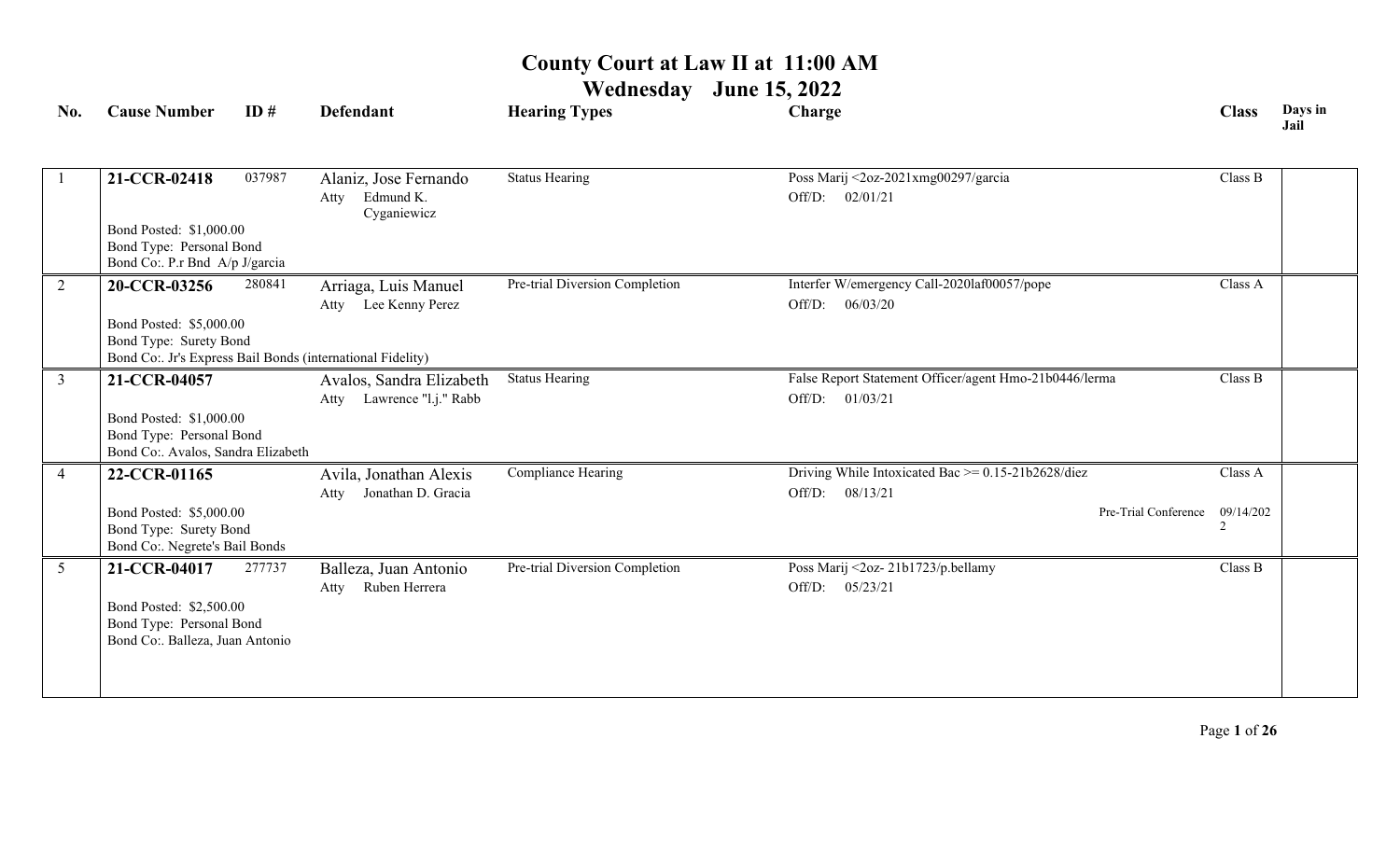**Wednesday June 15, 2022**

| No.            | <b>Cause Number</b>                                       | ID#    | <b>Defendant</b>                   | <b>Hearing Types</b>  | Charge                                                          | <b>Class</b> | Days in<br>Jail |
|----------------|-----------------------------------------------------------|--------|------------------------------------|-----------------------|-----------------------------------------------------------------|--------------|-----------------|
|                |                                                           |        |                                    |                       |                                                                 |              |                 |
| 6              | 21-CCR-02919                                              | 205090 | Balli, Raul                        | <b>Status Hearing</b> | Theft Prop >=\$100<\$750-20b3711/flores                         | Class B      |                 |
|                |                                                           |        | Cerise Reyna De<br>Atty<br>Garduno |                       | Off/D: 11/03/20                                                 |              |                 |
|                | Bond Posted: \$1,000.00                                   |        |                                    |                       |                                                                 |              |                 |
|                | Bond Type: Surety Bond                                    |        |                                    |                       |                                                                 |              |                 |
|                | Bond Co:. Lopez Bail Bonds Int'l (international Fidelity) |        |                                    |                       |                                                                 |              |                 |
| $\overline{7}$ | 19-CCR-01033                                              | 276494 | Blanco, Mayla                      | <b>Status Hearing</b> | Theft Prop >=\$100<\$750 - 18har2083/guerra                     | Class B      |                 |
|                |                                                           |        | Atty Javier Aguirre                |                       | Off/D: 12/05/18                                                 |              |                 |
|                | Bond Posted: \$1,500.00                                   |        |                                    |                       |                                                                 |              |                 |
|                | Bond Type: Surety Bond                                    |        |                                    |                       |                                                                 |              |                 |
|                | Bond Co:. A N Bail Bonds                                  |        |                                    |                       |                                                                 |              |                 |
| 8              | 20-CCR-03484                                              | 251620 | Bruiton, Brandon Lee               | <b>Status Hearing</b> | Assault Causes Bodily Injury Family Violence-2020xmg1471/garcia | Class A      |                 |
|                |                                                           |        | Atty Anthony Cornejo               |                       | Off/D:<br>07/16/20                                              |              |                 |
|                | Bond Posted: \$4,000.00                                   |        |                                    |                       |                                                                 |              |                 |
|                | Bond Type: Surety Bond                                    |        |                                    |                       |                                                                 |              |                 |
|                | Bond Co:. Harlingen Bail Bonds                            |        |                                    |                       |                                                                 |              |                 |
| 9              | 20-CCR-02378                                              |        | Cabrera, Fernando None             | <b>Status Hearing</b> | Interfer W/public Duties- 20b0548/nunez                         | Class B      |                 |
|                |                                                           |        | <b>Rick Canales</b><br>Atty        |                       | 02/09/20<br>Off/D:                                              |              |                 |
|                | Bond Posted: \$1,000.00                                   |        |                                    |                       |                                                                 |              |                 |
|                | Bond Type: Surety Bond                                    |        |                                    |                       |                                                                 |              |                 |
|                | Bond Co:. Premier Bonding & Insurance                     |        |                                    |                       |                                                                 |              |                 |
| 10             | 21-CCR-01614                                              | 198311 | Caldera, Jesus Alberto,            | <b>Status Hearing</b> | Theft Prop >=\$100<\$750 - 20-00642c/garza                      | Class B      |                 |
|                |                                                           |        | Jr.                                |                       |                                                                 |              |                 |
|                |                                                           |        | Samuel James Solana<br>Atty        |                       | 11/16/20<br>Off/D:                                              |              |                 |
|                | Bond Posted: \$3,000.00                                   |        |                                    |                       |                                                                 |              |                 |
|                | Bond Type: Surety Bond                                    |        |                                    |                       |                                                                 |              |                 |
|                | Bond Co:. Esquivel Bail Bonds                             |        |                                    |                       |                                                                 |              |                 |
|                |                                                           |        |                                    |                       |                                                                 |              |                 |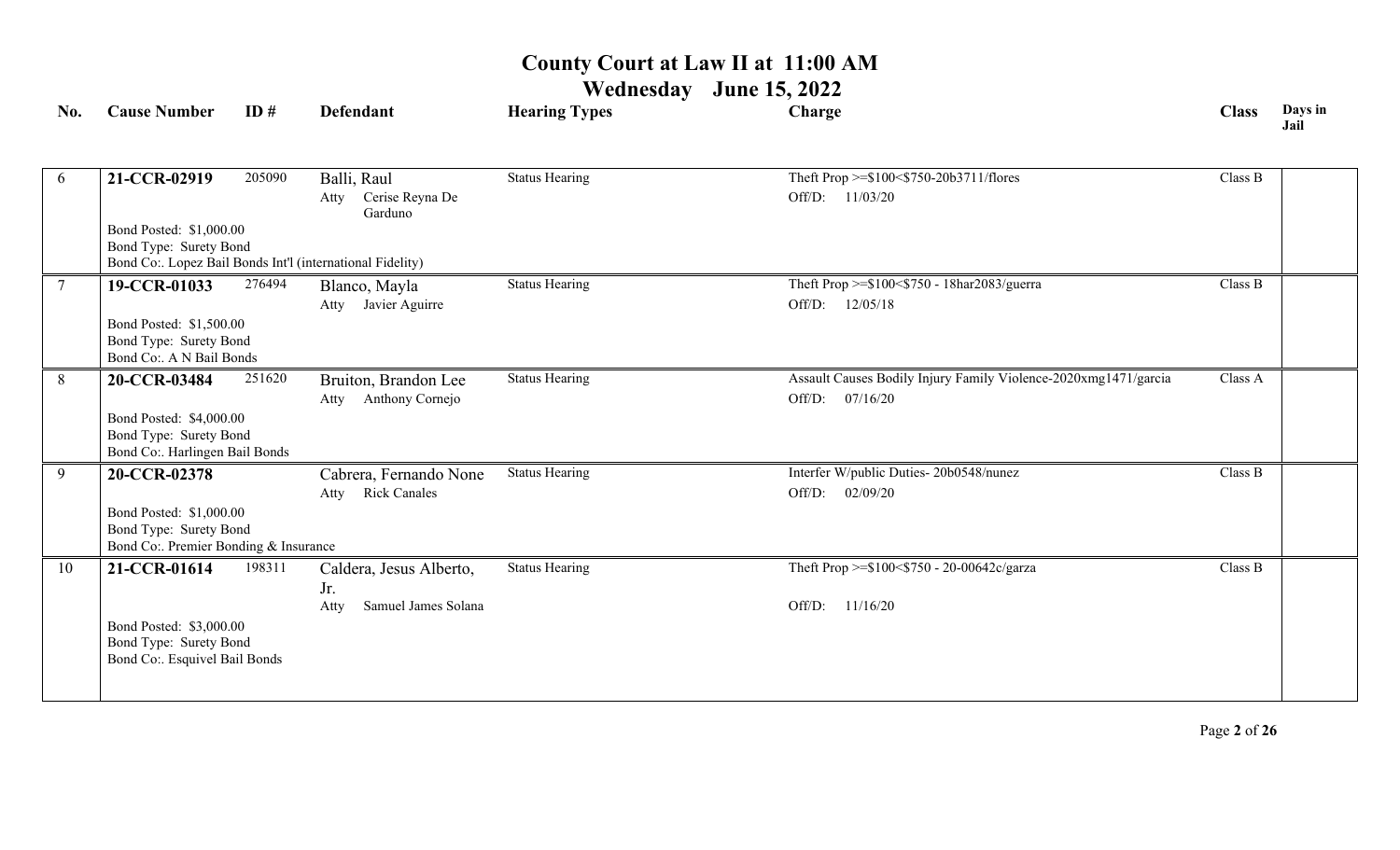| <b>Cause Number</b> | ID#                                                                                                             | <b>Defendant</b>                                                                                                   | <b>Hearing Types</b>                                                                                                                                                   | Charge                                                                 | <b>Class</b>                                                                                                                                                   | Days in<br>Jail                |
|---------------------|-----------------------------------------------------------------------------------------------------------------|--------------------------------------------------------------------------------------------------------------------|------------------------------------------------------------------------------------------------------------------------------------------------------------------------|------------------------------------------------------------------------|----------------------------------------------------------------------------------------------------------------------------------------------------------------|--------------------------------|
|                     |                                                                                                                 |                                                                                                                    |                                                                                                                                                                        |                                                                        |                                                                                                                                                                |                                |
| 22-CCR-01777        | 198311                                                                                                          | Caldera, Jesus Alberto,                                                                                            | Arraignment Hearing                                                                                                                                                    | Criminal Trespass/21-00548c/n.alanis                                   | Class B                                                                                                                                                        |                                |
|                     |                                                                                                                 | Atty                                                                                                               |                                                                                                                                                                        | 08/29/21<br>Off/D:                                                     |                                                                                                                                                                |                                |
| <b>Bond Posted:</b> |                                                                                                                 |                                                                                                                    |                                                                                                                                                                        |                                                                        |                                                                                                                                                                |                                |
|                     |                                                                                                                 |                                                                                                                    |                                                                                                                                                                        |                                                                        |                                                                                                                                                                |                                |
|                     |                                                                                                                 |                                                                                                                    |                                                                                                                                                                        |                                                                        |                                                                                                                                                                |                                |
|                     |                                                                                                                 |                                                                                                                    |                                                                                                                                                                        |                                                                        | ed                                                                                                                                                             |                                |
|                     |                                                                                                                 | Atty                                                                                                               |                                                                                                                                                                        |                                                                        |                                                                                                                                                                |                                |
|                     |                                                                                                                 |                                                                                                                    |                                                                                                                                                                        |                                                                        |                                                                                                                                                                |                                |
| Bond Co:. P.r. Bond |                                                                                                                 |                                                                                                                    |                                                                                                                                                                        |                                                                        |                                                                                                                                                                |                                |
| 19-CCR-01535        | 276197                                                                                                          | Cantu, Christian Lee                                                                                               | <b>Status Hearing</b>                                                                                                                                                  | Driving While Intoxicated- 18b4910/lerma                               | Class B                                                                                                                                                        |                                |
|                     |                                                                                                                 | Atty Fred A. Kowalski                                                                                              |                                                                                                                                                                        | Off/D: 12/10/18                                                        |                                                                                                                                                                |                                |
|                     |                                                                                                                 |                                                                                                                    |                                                                                                                                                                        |                                                                        |                                                                                                                                                                |                                |
|                     |                                                                                                                 |                                                                                                                    |                                                                                                                                                                        |                                                                        |                                                                                                                                                                |                                |
|                     |                                                                                                                 |                                                                                                                    |                                                                                                                                                                        |                                                                        |                                                                                                                                                                |                                |
|                     |                                                                                                                 | Priscilla Niedzwiedz<br>Atty                                                                                       |                                                                                                                                                                        | Off/D: 03/13/21                                                        |                                                                                                                                                                |                                |
| <b>Bond Posted:</b> |                                                                                                                 |                                                                                                                    |                                                                                                                                                                        |                                                                        |                                                                                                                                                                |                                |
|                     |                                                                                                                 |                                                                                                                    |                                                                                                                                                                        |                                                                        |                                                                                                                                                                |                                |
|                     |                                                                                                                 |                                                                                                                    |                                                                                                                                                                        |                                                                        |                                                                                                                                                                |                                |
|                     |                                                                                                                 |                                                                                                                    |                                                                                                                                                                        |                                                                        |                                                                                                                                                                |                                |
|                     |                                                                                                                 | Juan R Flores<br>Atty                                                                                              |                                                                                                                                                                        | 03/29/21<br>Off/D:                                                     |                                                                                                                                                                |                                |
| <b>Bond Posted:</b> |                                                                                                                 |                                                                                                                    |                                                                                                                                                                        |                                                                        |                                                                                                                                                                |                                |
| Bond Type:          |                                                                                                                 |                                                                                                                    |                                                                                                                                                                        |                                                                        |                                                                                                                                                                |                                |
|                     |                                                                                                                 |                                                                                                                    |                                                                                                                                                                        |                                                                        |                                                                                                                                                                |                                |
|                     | Bond Type:<br>Bond Co:.<br>19-CCR-00351<br>21-CCR-02678<br>Bond Type:<br>Bond Co:.<br>21-CCR-02637<br>Bond Co:. | 276197<br>Bond Posted: \$3,000.00<br>Bond Type: Personal Bond<br>Bond Posted: \$2,500.00<br>Bond Type: Surety Bond | Jr.<br>Cantu, Christian Lee<br>Fred A. Kowalski<br>Bond Co:. Bada Bing Bail Bonds (banker's Insurance)<br>Castillo Perez, Ricardo<br>Castillo, Santiago Daniel,<br>Jr. | <b>Status Hearing</b><br><b>Status Hearing</b><br>Pre-trial Conference | Reckless Driving - 2018xmg3190/sorola<br>10/25/18<br>Off/D:<br>Driving While Intoxicated - 21har540/garcia<br>Driving While Intoxicated-2100260046/kenny Perez | Unassign<br>Class B<br>Class B |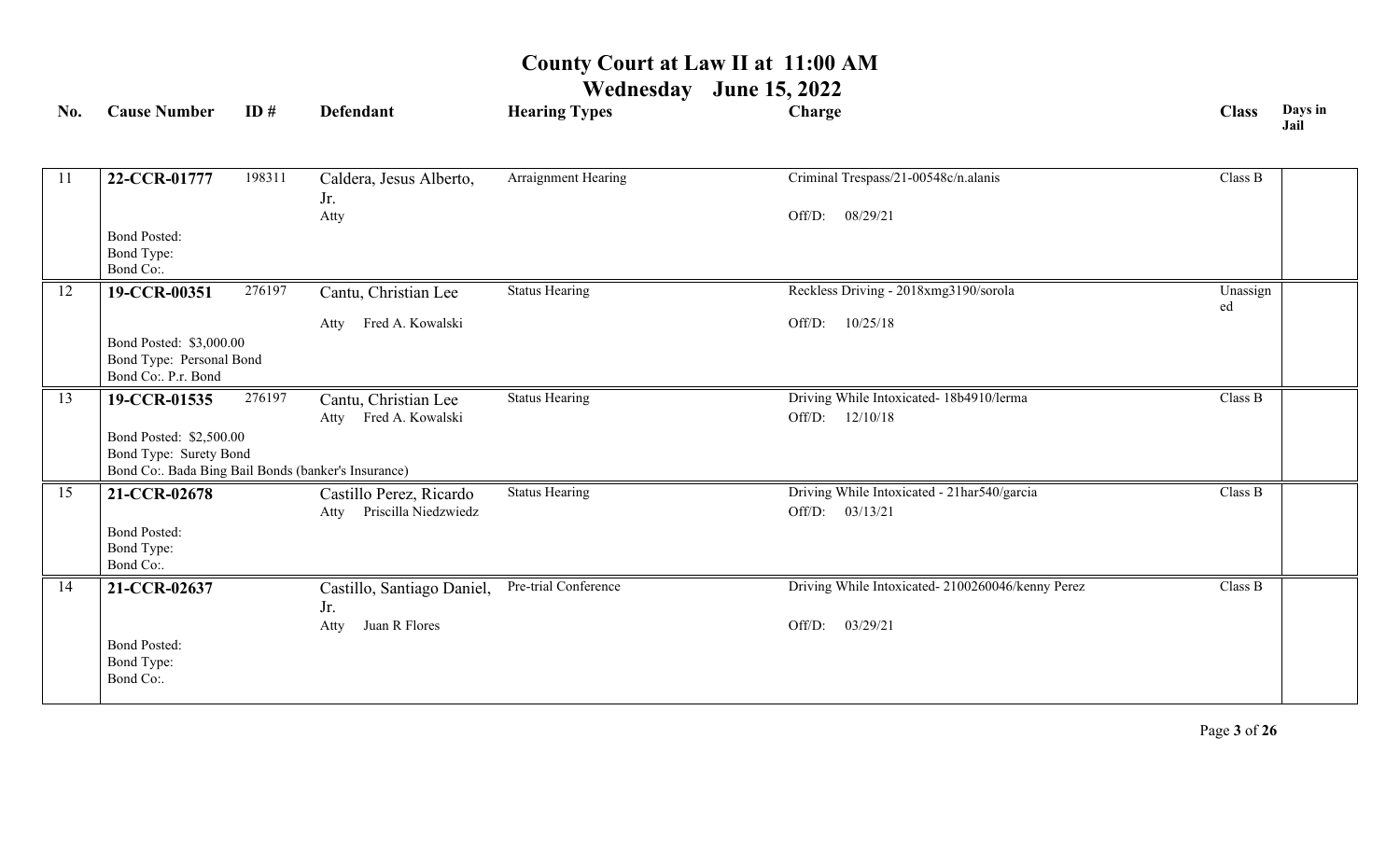| No. | <b>Cause Number</b>                                                                                                       | ID#    | <b>Defendant</b>                                | <b>Hearing Types</b>                                                       | Charge                                                          | <b>Class</b>   | Days in<br>Jail |
|-----|---------------------------------------------------------------------------------------------------------------------------|--------|-------------------------------------------------|----------------------------------------------------------------------------|-----------------------------------------------------------------|----------------|-----------------|
| 16  | 20-CCR-01005<br>Bond Posted: \$2,500.00<br>Bond Type: Personal Bond<br>Bond Co:. Castro, Christopher Lee                  |        | Castro, Christopher Lee<br>Aaron Rendon<br>Atty | Pre-trial Diversion Completion<br>And State's Notice Of Ptd Non-compliance | Driving While Intoxicated-20b589/lerma<br>Off/D:<br>02/10/20    | Class B        |                 |
| 17  | 21-CCR-04636<br>Bond Posted: \$3,000.00<br>Bond Type: Surety Bond<br>Bond Co: Premier Bonding & Insurance                 |        | Castro, Omar<br>Atty Nat C. Perez, Jr.          | Pre-trial Conference                                                       | Driving While Intoxicated-21b0788/diez<br>Off/D: 03/12/21       | Class B        |                 |
| 18  | 21-CCR-01945<br>Bond Posted: \$1,000.00<br>Bond Type: Surety Bond<br>Bond Co:. A-fast Bail Bonds (allegheny Casualty Co.) | 263579 | Cavazos, Rafael Iii<br>Michael Gonzalez<br>Atty | Motion To Revoke                                                           | Poss Cs Pg $3 < 28g-20b1823$ /flores<br>Off/D:<br>05/18/20      | Class A        |                 |
| 19  | 21-CCR-03205<br>Bond Posted: \$2,500.00<br>Bond Type: Personal Bond<br>Bond Co:. Ceron, Sara Elisa                        |        | Ceron, Sara Elisa<br>Atty Micheal P. Trejo      | <b>Status Hearing</b>                                                      | Driving While Intoxicated/21b1076-bellamy<br>04/03/21<br>Off/D: | Class B        |                 |
| 20  | 21-CCR-03608<br>Bond Posted: \$1,000.00<br>Bond Type: Personal Bond<br>Bond Co: P.r. Bond J/Garcia                        | 282519 | Cortez, Margarita<br>Noe Robles<br>Atty         | <b>Status Hearing</b>                                                      | Reckless Driving-2021xmg628/garcia<br>03/07/21<br>Off/D:        | Unassign<br>ed |                 |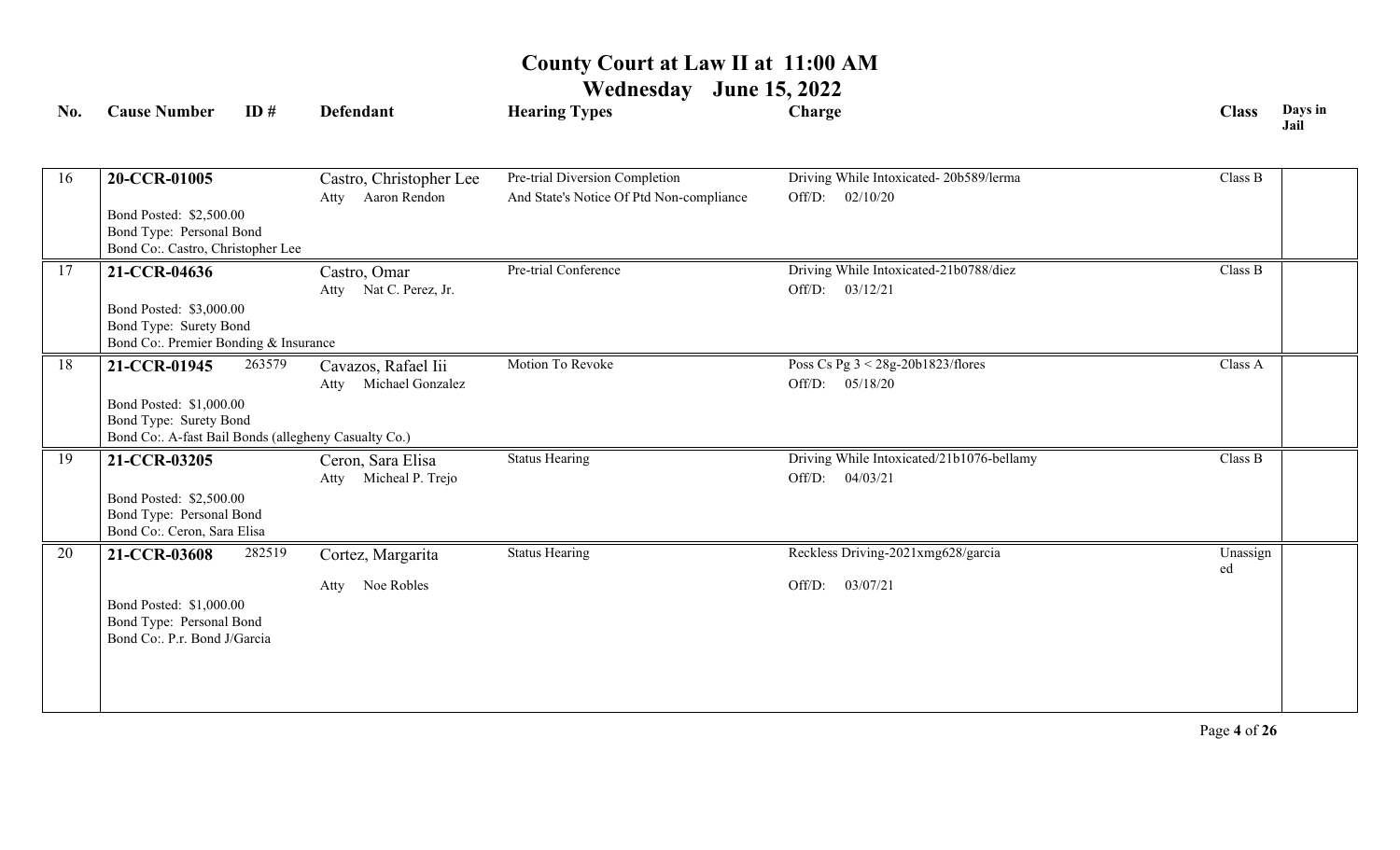| No. | <b>Cause Number</b>                                  | ID#    | <b>Defendant</b>                                     | <b>Hearing Types</b>  | Charge                                                                                                                        | <b>Class</b>           | Days in<br>Jail |
|-----|------------------------------------------------------|--------|------------------------------------------------------|-----------------------|-------------------------------------------------------------------------------------------------------------------------------|------------------------|-----------------|
|     |                                                      |        |                                                      |                       |                                                                                                                               |                        |                 |
| 21  | 20-CCR-03098                                         |        | Cruz, Julissa                                        | <b>Status Hearing</b> | Poss Cs Pg 3 < 28g-20har1782/guerra                                                                                           | Class A                |                 |
|     |                                                      |        | Anthony Cornejo<br>Atty                              |                       | Off/D: 09/21/20                                                                                                               |                        |                 |
|     | <b>Bond Posted:</b>                                  |        |                                                      |                       |                                                                                                                               |                        |                 |
|     | Bond Type:                                           |        |                                                      |                       |                                                                                                                               |                        |                 |
|     | Bond Co:.                                            |        |                                                      |                       |                                                                                                                               |                        |                 |
| 22  | 21-CCR-00599                                         | 270563 | Davidson, John David                                 | <b>Status Hearing</b> | Poss Marij <2oz (plastic Baggie)-2020xmg1824/limas                                                                            | Class B                |                 |
|     |                                                      |        | Helen O. Delgadillo<br>Atty                          |                       | Off/D: 08/25/20                                                                                                               |                        |                 |
|     | Bond Posted: \$1,500.00                              |        |                                                      |                       |                                                                                                                               |                        |                 |
|     | Bond Type: Personal Bond<br>Bond Co:. Pr Bnd J/limas |        |                                                      |                       |                                                                                                                               |                        |                 |
|     |                                                      |        |                                                      |                       |                                                                                                                               |                        |                 |
| 23  | 21-CCR-00821                                         | 270563 | Davidson, John David                                 | <b>Status Hearing</b> | Accident Involving Damage To Vehicle>=\$200-20har1719-garcia;<br>Accident Involving Damage To Vehicle>=\$200-20har1720-garcia | Class $B$ ;<br>Class B |                 |
|     |                                                      |        | Helen Delgadillo<br>Atty                             |                       | 09/16/20; 09/16/20<br>Off/D:                                                                                                  |                        |                 |
|     | Bond Posted: \$2,000.00; \$2,000.00                  |        |                                                      |                       |                                                                                                                               |                        |                 |
|     | Bond Type: Personal Bond; Personal Bond              |        |                                                      |                       |                                                                                                                               |                        |                 |
|     |                                                      |        | Bond Co:. Davidson, John David; Davidson, John David |                       |                                                                                                                               |                        |                 |
| 24  | 21-CCR-04096                                         | 282957 | Del Angel Perez, Eric                                | Pre-trial Conference  | Duty On Striking Unattended Vehicle-21b1378/lerma                                                                             | Class B                |                 |
|     |                                                      |        | Javier Aguirre<br>Atty                               |                       | Off/D: $04/26/21$                                                                                                             |                        |                 |
|     | Bond Posted: \$2,500.00                              |        |                                                      |                       |                                                                                                                               |                        |                 |
|     | Bond Type: Surety Bond                               |        |                                                      |                       |                                                                                                                               |                        |                 |
|     | Bond Co:. Premier Bonding & Insurance                |        |                                                      |                       |                                                                                                                               |                        |                 |
| 25  | 21-CCR-04097                                         | 282957 | Del Angel Perez, Eric                                | Pre-trial Conference  | Accident Involving Damage To Vehicle>=\$200-21b1379/lerma                                                                     | Class B                |                 |
|     |                                                      |        | Javier Aguirre<br>Atty                               |                       | Off/D:<br>04/26/21                                                                                                            |                        |                 |
|     | Bond Posted: \$2,500.00                              |        |                                                      |                       |                                                                                                                               |                        |                 |
|     | Bond Type: Surety Bond                               |        |                                                      |                       |                                                                                                                               |                        |                 |
|     | Bond Co: Premier Bonding & Insurance                 |        |                                                      |                       |                                                                                                                               |                        |                 |
|     |                                                      |        |                                                      |                       |                                                                                                                               |                        |                 |
|     |                                                      |        |                                                      |                       |                                                                                                                               |                        |                 |
|     |                                                      |        |                                                      |                       |                                                                                                                               |                        |                 |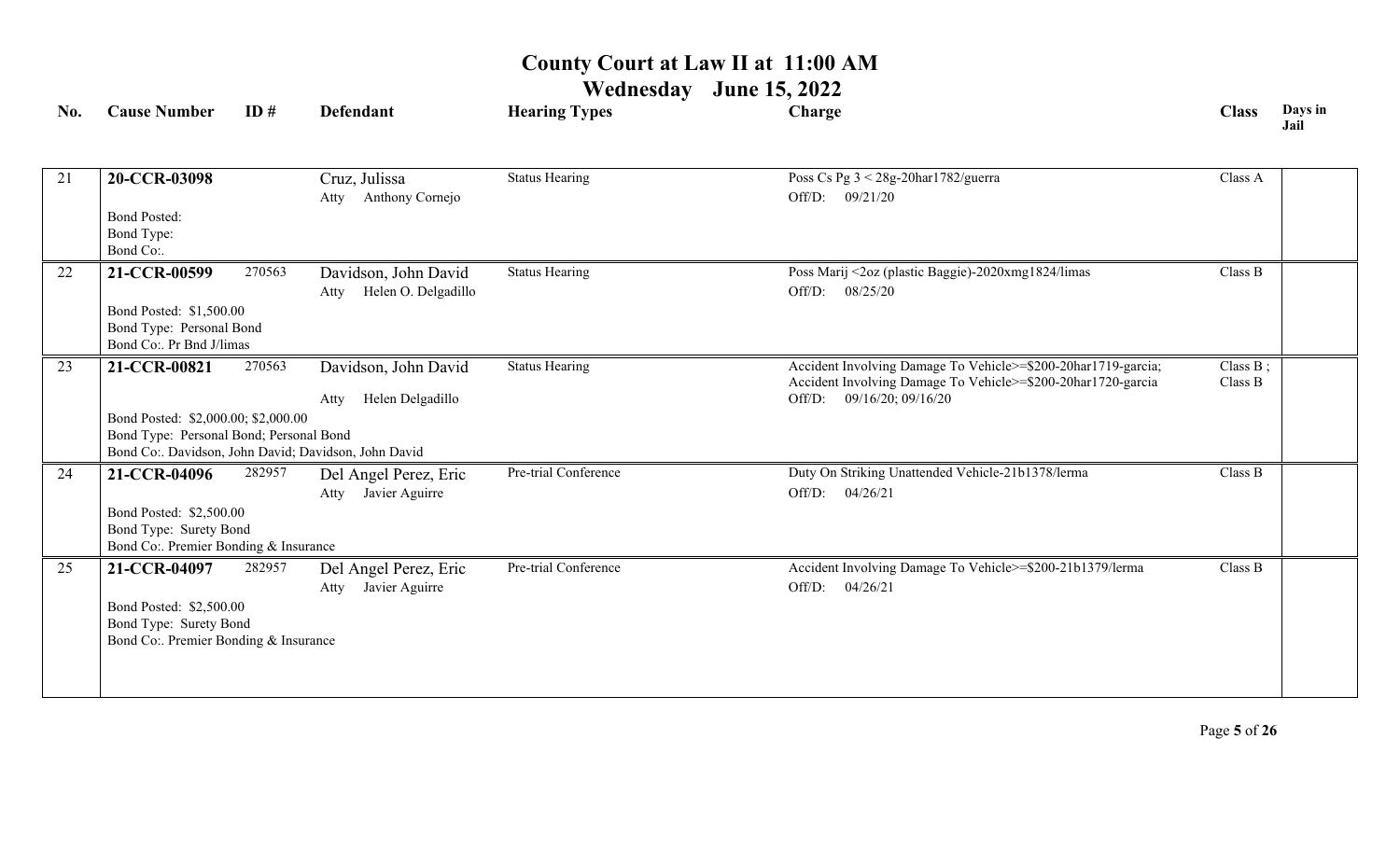| No. | <b>Cause Number</b>                                                          | ID#    | <b>Defendant</b>             | <b>Hearing Types</b>           | Charge                                                        | <b>Class</b> | Days in<br>Jail |
|-----|------------------------------------------------------------------------------|--------|------------------------------|--------------------------------|---------------------------------------------------------------|--------------|-----------------|
|     |                                                                              |        |                              |                                |                                                               |              |                 |
| 26  | 20-CCR-01880                                                                 | 273063 | Diaz, Nelson                 | <b>Status Hearing</b>          | Assault Causes Bodily Inj- 19har1891/guerra                   | Class A      |                 |
|     |                                                                              |        | Atty Jesus T Garcia, Jr.     |                                | Off/D: 09/19/19                                               |              |                 |
|     | Bond Posted: \$30,000.00                                                     |        |                              |                                |                                                               |              |                 |
|     | Bond Type: Personal Bond                                                     |        |                              |                                |                                                               |              |                 |
|     | Bond Co:. Pr Bond                                                            |        |                              |                                |                                                               |              |                 |
| 27  | 21-CCR-04338                                                                 |        | Escamilla, Brittany          | Pre-trial Conference           | Theft Prop >=\$100<\$750-21b0353/bellamy                      | Class B      |                 |
|     |                                                                              |        | Atty Ernest J. Hernandez     |                                | Off/D: 01/31/21                                               |              |                 |
|     | Bond Posted: \$1,000.00                                                      |        |                              |                                |                                                               |              |                 |
|     | Bond Type: Personal Bond<br>Bond Co:. Escamilla, Brittany                    |        |                              |                                |                                                               |              |                 |
| 28  | 21-CCR-01136                                                                 |        | Espino, Hector               | Pre-trial Diversion Completion | Driving While Intoxicated Bac $\geq$ 0.15 -20b3362 \flores    | Class A      |                 |
|     |                                                                              |        | Atty Paul Lanaux Fourt, Jr.  |                                | Off/D: 10/04/20                                               |              |                 |
|     | Bond Posted: \$3,500.00                                                      |        |                              |                                |                                                               |              |                 |
|     | Bond Type: Personal Bond                                                     |        |                              |                                |                                                               |              |                 |
|     | Bond Co:. Espino, Hector Jr                                                  |        |                              |                                |                                                               |              |                 |
| 29  | 20-CCR-03039                                                                 | 252504 | Fuentes, Joaquin             | <b>Status Hearing</b>          | Assault Causes Bodily Injury Family Violence-20har1340/garcia | Class A      |                 |
|     |                                                                              |        | Oscar De La Fuente,<br>Atty  |                                | Off/D: 07/19/20                                               |              |                 |
|     |                                                                              |        | Jr.                          |                                |                                                               |              |                 |
|     | Bond Posted: \$2,500.00; \$3,000.00<br>Bond Type: Personal Bond; Surety Bond |        |                              |                                |                                                               |              |                 |
|     | Bond Co:. Fuentes, Joaquin; Esquivel Bail Bonds                              |        |                              |                                |                                                               |              |                 |
| 30  | 21-CCR-01491                                                                 | 269359 | Galindo, Hugo                | <b>Status Hearing</b>          | Poss Marij <2oz - 21har253/saenz                              | Class B      |                 |
|     |                                                                              |        | Priscilla Niedzwiedz<br>Atty |                                | Off/D: 01/31/21                                               |              |                 |
|     | Bond Posted: \$1,500.00                                                      |        |                              |                                |                                                               |              |                 |
|     | Bond Type: Personal Bond                                                     |        |                              |                                |                                                               |              |                 |
|     | Bond Co:. Galindo, Hugo                                                      |        |                              |                                |                                                               |              |                 |
|     |                                                                              |        |                              |                                |                                                               |              |                 |
|     |                                                                              |        |                              |                                |                                                               |              |                 |
|     |                                                                              |        |                              |                                |                                                               |              |                 |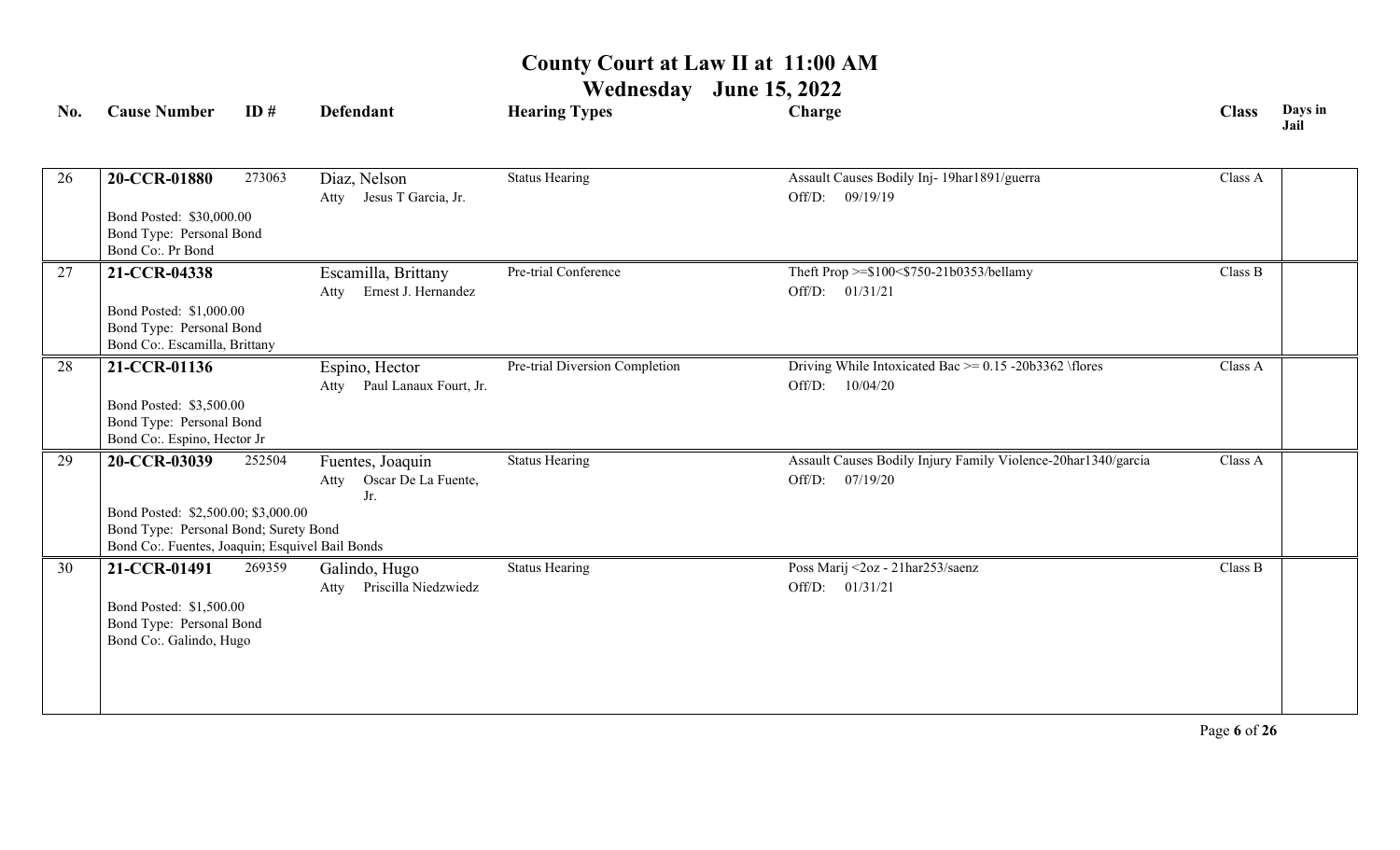| No. | <b>Cause Number</b>                                                                           | ID#    | <b>Defendant</b>                                                                                           | <b>Hearing Types</b>  | Charge                                                                                             | <b>Class</b>              | Days in<br>Jail |
|-----|-----------------------------------------------------------------------------------------------|--------|------------------------------------------------------------------------------------------------------------|-----------------------|----------------------------------------------------------------------------------------------------|---------------------------|-----------------|
| 31  | 21-CCR-03576<br>Bond Posted: \$4,000.00<br>Bond Type: Surety Bond<br><b>Bonds</b>             | 269359 | Galindo, Hugo<br>Atty Priscilla Niedzwiedz<br>Bond Co:. Allegheny Casualty Company Dba Harlingen 24/7 Bail | <b>Status Hearing</b> | Assault Causes Bodily Injury Family Violence-2021xmg977/garcia<br>Off/D: 04/11/21                  | Class A                   |                 |
| 32  | 21-CCR-04025<br><b>Bond Posted:</b><br>Bond Type:<br>Bond Co:.                                | 277528 | Gallegos, Hector<br>Atty Noe Robles                                                                        | Pre-trial Conference  | Sale/distr/display Harmful Material To Minor-210194/g.daniels<br>Off/D: 04/29/21                   | Class A                   |                 |
| 33  | 21-CCR-03615<br>Bond Posted: \$5,000.00<br>Bond Type: Surety Bond<br><b>Bonds</b>             | 104633 | Gallegos, Osvaldo<br>Atty Derek Reyna<br>Bond Co:. Allegheny Casualty Company D/b/a Negrete Express Bail   | <b>Status Hearing</b> | Assault Causes Bodily Inj-2021xmg1186/limas<br>05/06/21<br>Off/D:                                  | Class A                   |                 |
| 34  | 21-CCR-02416<br>Bond Posted: \$4,000.00<br>Bond Type: Surety Bond<br>Bond Co:. A N Bail Bonds | 229673 | Gamez, Jose<br>Atty Rick Canales                                                                           | <b>Status Hearing</b> | Driving While Intoxicated 2nd-2020xmg03197/limas<br>12/28/20<br>Off/D:                             | Class A                   |                 |
| 35  | 21-CCR-03262<br><b>Bond Posted:</b><br>Bond Type:<br>Bond Co:.                                |        | Garcia, Fortino Jr<br>Atty Noe Robles                                                                      | Compliance Hearing    | Driving While Intoxicated 2nd-21-0148/daniels<br>Off/D: 04/08/21<br>Pre-Trial Conference 08/31/202 | Class A<br>$\overline{2}$ |                 |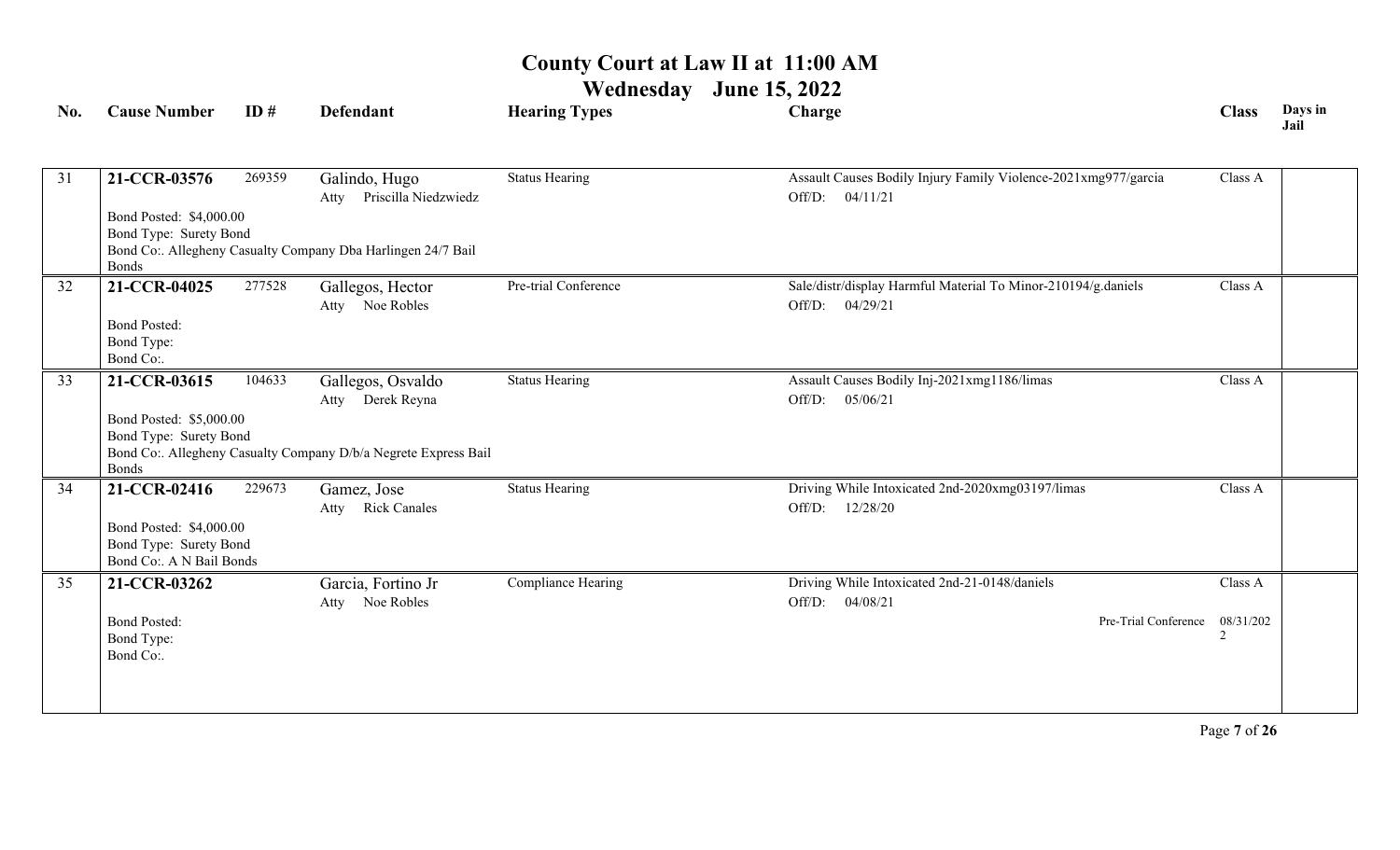| No. | <b>Cause Number</b>                                                           | ID#    | <b>Defendant</b>                          | <b>Hearing Types</b>              | Charge                                                                              | <b>Class</b> | Days in<br>Jail |
|-----|-------------------------------------------------------------------------------|--------|-------------------------------------------|-----------------------------------|-------------------------------------------------------------------------------------|--------------|-----------------|
|     |                                                                               |        |                                           |                                   |                                                                                     |              |                 |
| 36  | 21-CCR-03156                                                                  |        | Garcia, Gabriel<br>Alexander              | <b>Status Hearing</b>             | Criminal Mischief >=\$100<\$750 - 2100260016/hernandez                              | Class B      |                 |
|     |                                                                               |        | Ray Rodriguez, Jr.<br>Atty                |                                   | Off/D:<br>03/20/21                                                                  |              |                 |
|     | Bond Posted: \$2,500.00                                                       |        |                                           |                                   |                                                                                     |              |                 |
|     | Bond Type: Surety Bond<br>Bond Co:. Bada Bing Bail Bonds (banker's Insurance) |        |                                           |                                   |                                                                                     |              |                 |
| 37  | 21-CCR-00042                                                                  | 087309 | Garcia, Guadalupe                         | <b>Status Hearing</b>             | Criminal Mischief >=\$100<\$750-20b2833\lerma                                       | Class B      |                 |
|     |                                                                               |        | Cerise Reyna De<br>Atty<br>Garduno        | And Motion To Withdraw As Counsel | 08/22/20<br>Off/D:                                                                  |              |                 |
|     | Bond Posted: \$1,500.00                                                       |        |                                           |                                   |                                                                                     |              |                 |
|     | Bond Type: Surety Bond<br>Bond Co:. Bad Boyz Bail Bonds Ii                    |        |                                           |                                   |                                                                                     |              |                 |
| 38  | 21-CCR-00141                                                                  | 087309 | Garcia, Guadalupe                         | <b>Status Hearing</b>             | Criminal Mischief/20b4138flores                                                     | Class B      |                 |
|     |                                                                               |        | Cerise Reyna De<br>Atty<br>Garduno        | And Motion To Withdraw As Counsel | 12/02/20<br>Off/D:                                                                  |              |                 |
|     | Bond Posted: \$5,000.00                                                       |        |                                           |                                   |                                                                                     |              |                 |
|     | Bond Type: Surety Bond<br>Bond Co:. Bad Boyz Bail Bonds Ii                    |        |                                           |                                   |                                                                                     |              |                 |
| 39  | 21-CCR-00786                                                                  | 087309 | Garcia, Guadalupe                         | <b>Status Hearing</b>             | Fraud Destroy Removal Concealment Writing-20b4162                                   | Class A      |                 |
|     |                                                                               |        | Cerise Reyna De<br>Atty<br>Garduno        | And Motion To Withdraw As Counsel | Off/D: 12/11/20                                                                     |              |                 |
|     | Bond Posted: \$5,000.00                                                       |        |                                           |                                   |                                                                                     |              |                 |
|     | Bond Type: Surety Bond<br>Bond Co:. Bad Boyz Bail Bonds Ii                    |        |                                           |                                   |                                                                                     |              |                 |
| 40  | 20-CCR-03036                                                                  | 248552 | Garcia, Joshua<br>Louis S. Sorola<br>Atty | <b>Status Hearing</b>             | Assault Causes Bodily Injury Family Violence- 20har903/guerra<br>Off/D:<br>05/12/20 | Class A      |                 |
|     | Bond Posted: \$7,000.00                                                       |        |                                           |                                   |                                                                                     |              |                 |
|     | Bond Type: Surety Bond                                                        |        |                                           |                                   |                                                                                     |              |                 |
|     | Bond Co:. Angels Bail Bonds                                                   |        |                                           |                                   |                                                                                     |              |                 |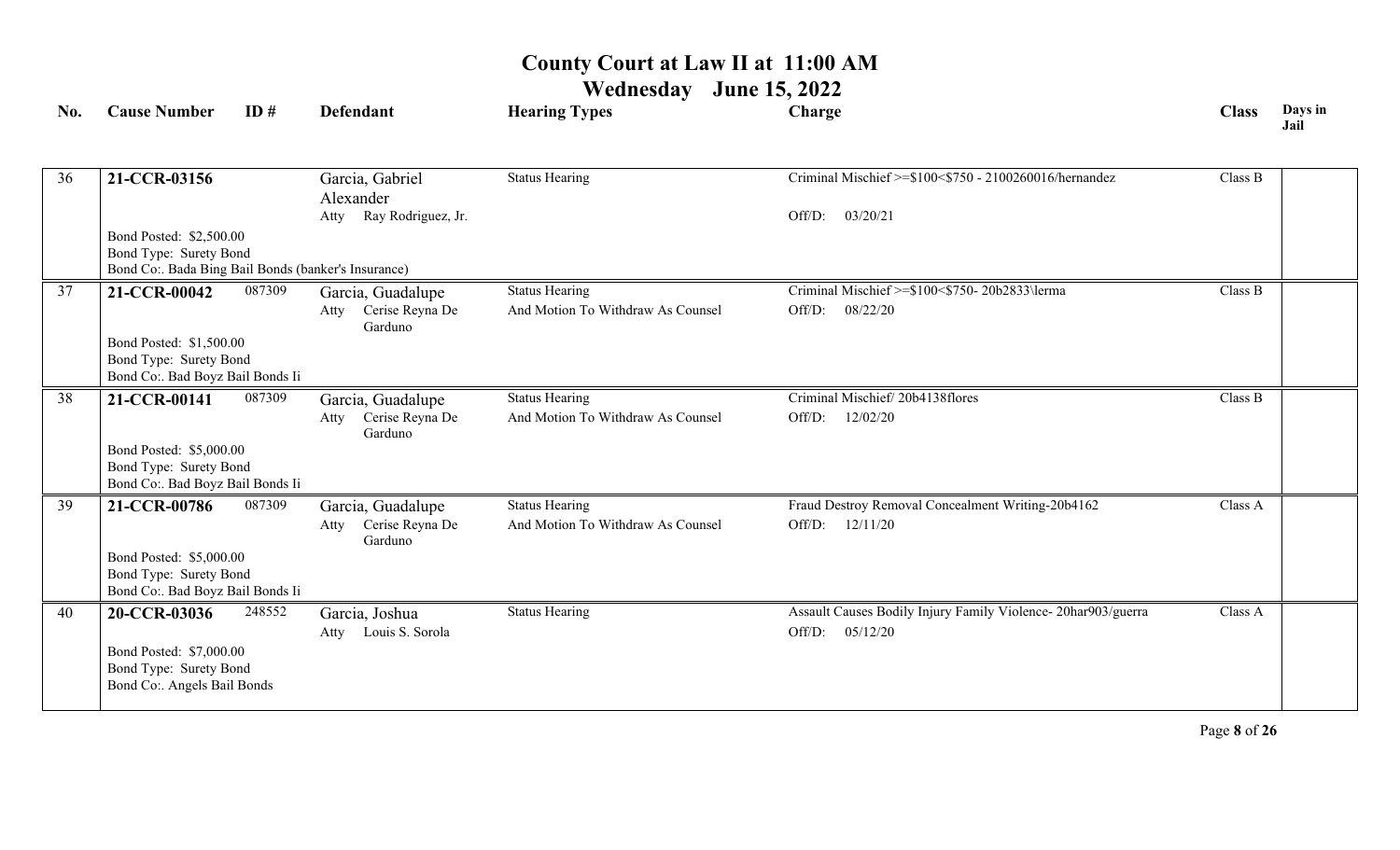| No. | <b>Cause Number</b>                                                             | ID#    | <b>Defendant</b>                                               | <b>Hearing Types</b>  | Charge                                                                                               | <b>Class</b>           | Days in<br>Jail |
|-----|---------------------------------------------------------------------------------|--------|----------------------------------------------------------------|-----------------------|------------------------------------------------------------------------------------------------------|------------------------|-----------------|
|     |                                                                                 |        |                                                                |                       |                                                                                                      |                        |                 |
| 41  | 21-CCR-02222                                                                    |        | Garcia, Joshua<br>Atty Louis S. Sorola                         | Pre-trial Conference  | Poss Cs Pg $2-a \le 2oz/210032$ -daniels<br>Off/D: 01/25/21                                          | Class B                |                 |
|     | <b>Bond Posted:</b>                                                             |        |                                                                |                       |                                                                                                      |                        |                 |
|     | Bond Type:<br>Bond Co:.                                                         |        |                                                                |                       |                                                                                                      |                        |                 |
| 42  | 21-CCR-02496                                                                    | 248552 | Garcia, Joshua                                                 | Pre-trial Conference  | Resist Arrest Search Or Transport- 21har368/a.garcia;                                                | Class A;               |                 |
|     |                                                                                 |        |                                                                |                       | Assault Causes Bodily Injury Family Violence-21har367/a.garcia;<br>Poss Marij <2oz-21har369/a.garcia | Class $A$ ;<br>Class B |                 |
|     |                                                                                 |        | Louis S. Sorola<br>Atty                                        |                       | Off/D: 02/18/21; 02/18/21; 02/18/21                                                                  |                        |                 |
|     | Bond Posted: \$2,500.00<br>Bond Type: Surety Bond                               |        |                                                                |                       |                                                                                                      |                        |                 |
|     | Bond Co:. Angels Bail Bonds                                                     |        |                                                                |                       |                                                                                                      |                        |                 |
| 43  | 21-CCR-02684                                                                    | 248552 | Garcia, Joshua                                                 | Pre-trial Conference  | Assault Causes Bodily Injury Family Violence/21har633-garcia                                         | Class A                |                 |
|     |                                                                                 |        | Atty Louis S. Sorola                                           |                       | Off/D:<br>03/25/21                                                                                   |                        |                 |
|     | Bond Posted: \$2,500.00<br>Bond Type: Surety Bond                               |        |                                                                |                       |                                                                                                      |                        |                 |
|     | Bond Co:. Angels Bail Bonds                                                     |        |                                                                |                       |                                                                                                      |                        |                 |
| 44  | 13-CCR-00908                                                                    | 256347 | Garcia, Juan Jose                                              | <b>Status Hearing</b> | Resis/arrst 12-xmg1012-1732/cordova                                                                  | Class A                |                 |
|     |                                                                                 |        | Lilia Gonzales Pena<br>Atty                                    |                       | Off/D: $10/25/12$                                                                                    |                        |                 |
|     | Bond Posted: \$2,500.00; \$2,000.00<br>Bond Type: Pre-Trial Bond; Personal Bond |        |                                                                |                       |                                                                                                      |                        |                 |
|     |                                                                                 |        | Bond Co:. Pre-trial Release Services; Pr Bond A/p J/betancourt |                       |                                                                                                      |                        |                 |
| 45  | 13-CCR-00909                                                                    | 256347 | Garcia, Juan Jose                                              | <b>Status Hearing</b> | Theft 12-xmg3768/cordova                                                                             | Class B                |                 |
|     |                                                                                 |        | Lilia Gonzales Pena<br>Atty                                    |                       | Off/D: $10/25/12$                                                                                    |                        |                 |
|     | Bond Posted: \$1,000.00; \$2,000.00<br>Bond Type: Pre-Trial Bond; Personal Bond |        |                                                                |                       |                                                                                                      |                        |                 |
|     |                                                                                 |        | Bond Co:. Pre-trial Release Services; Pr Bond A/p J/betancourt |                       |                                                                                                      |                        |                 |
|     |                                                                                 |        |                                                                |                       |                                                                                                      |                        |                 |
|     |                                                                                 |        |                                                                |                       |                                                                                                      |                        |                 |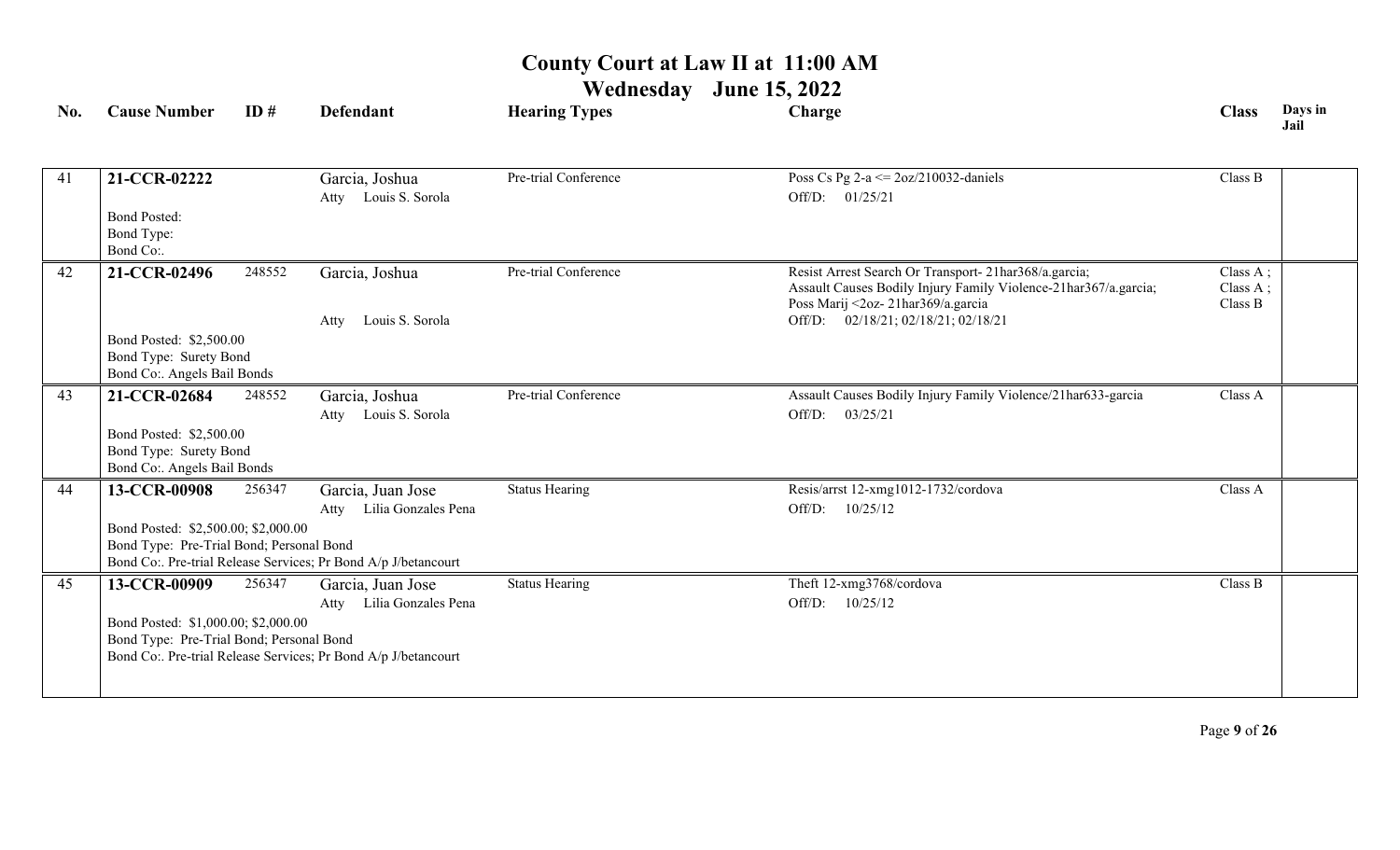| No. | <b>Cause Number</b>                             | ID#    | Defendant                                                 | <b>Hearing Types</b>           | Charge                                                   | <b>Class</b> | Days in<br>Jail |
|-----|-------------------------------------------------|--------|-----------------------------------------------------------|--------------------------------|----------------------------------------------------------|--------------|-----------------|
|     |                                                 |        |                                                           |                                |                                                          |              |                 |
| 46  | 19-CCR-03117                                    | 277560 | Garcia, Rolando                                           | Pre-trial Diversion Completion | Driving While Intoxicated-2019xmg878/limas               | Class B      |                 |
|     |                                                 |        | Paul Lanaux Fourt, Jr.<br>Atty                            |                                | Off/D: 04/13/19                                          |              |                 |
|     | Bond Posted: \$2,500.00                         |        |                                                           |                                |                                                          |              |                 |
|     | Bond Type: Surety Bond                          |        |                                                           |                                |                                                          |              |                 |
|     |                                                 |        | Bond Co:. 24 Hour Bail Bonds (international Fidelity Ins) |                                |                                                          |              |                 |
| 47  | 21-CCR-04026                                    | 277560 | Garcia, Rolando                                           | <b>Status Hearing</b>          | Driving While Intoxicated-210171/j.mendoza               | Class B      |                 |
|     |                                                 |        | Atty Paul Lanaux Fourt, Jr.                               |                                | Off/D: 05/07/21                                          |              |                 |
|     | Bond Posted: \$2,000.00                         |        |                                                           |                                |                                                          |              |                 |
|     | Bond Type: Surety Bond                          |        |                                                           |                                |                                                          |              |                 |
|     | Bond Co:. El Padrino Bail Bonds (universal F&c) |        |                                                           |                                |                                                          |              |                 |
| 48  | 21-CCR-01683                                    |        | Gonzalez, Ivan Lee                                        | <b>Status Hearing</b>          | Poss Cs Pg 3 < 28g- 201588/b.ochoa;                      | Class A;     |                 |
|     |                                                 |        |                                                           |                                | Driving While Intoxicated- 1-201587/b.ochoa              | Class B      |                 |
|     |                                                 |        | Helen O. Delgadillo<br>Atty                               |                                | Off/D: 10/30/20; 10/30/20                                |              |                 |
|     | <b>Bond Posted:</b><br>Bond Type:               |        |                                                           |                                |                                                          |              |                 |
|     | Bond Co:.                                       |        |                                                           |                                |                                                          |              |                 |
| 49  | 16-CCR-00905                                    | 195610 | Gonzalez, Noe                                             | <b>Status Hearing</b>          | Criminal Mischief >=\$50<\$500- Unarrested               | Class B      |                 |
|     |                                                 |        | Paul Lanaux Fourt, Jr.                                    |                                | Off/D:<br>05/03/15                                       |              |                 |
|     | <b>Bond Posted:</b>                             |        | Atty                                                      |                                |                                                          |              |                 |
|     | Bond Type:                                      |        |                                                           |                                |                                                          |              |                 |
|     | Bond Co:.                                       |        |                                                           |                                |                                                          |              |                 |
| 50  | 16-CCR-00906                                    | 195610 | Gonzalez, Noe                                             | <b>Status Hearing</b>          | Assault Causes Bodily Injury Family Violence- Unarrested | Class A      |                 |
|     |                                                 |        | Paul Lanaux Fourt, Jr.<br>Atty                            |                                | 05/03/15<br>Off/D:                                       |              |                 |
|     | <b>Bond Posted:</b>                             |        |                                                           |                                |                                                          |              |                 |
|     | Bond Type:                                      |        |                                                           |                                |                                                          |              |                 |
|     | Bond Co:.                                       |        |                                                           |                                |                                                          |              |                 |
|     |                                                 |        |                                                           |                                |                                                          |              |                 |
|     |                                                 |        |                                                           |                                |                                                          |              |                 |
|     |                                                 |        |                                                           |                                |                                                          |              |                 |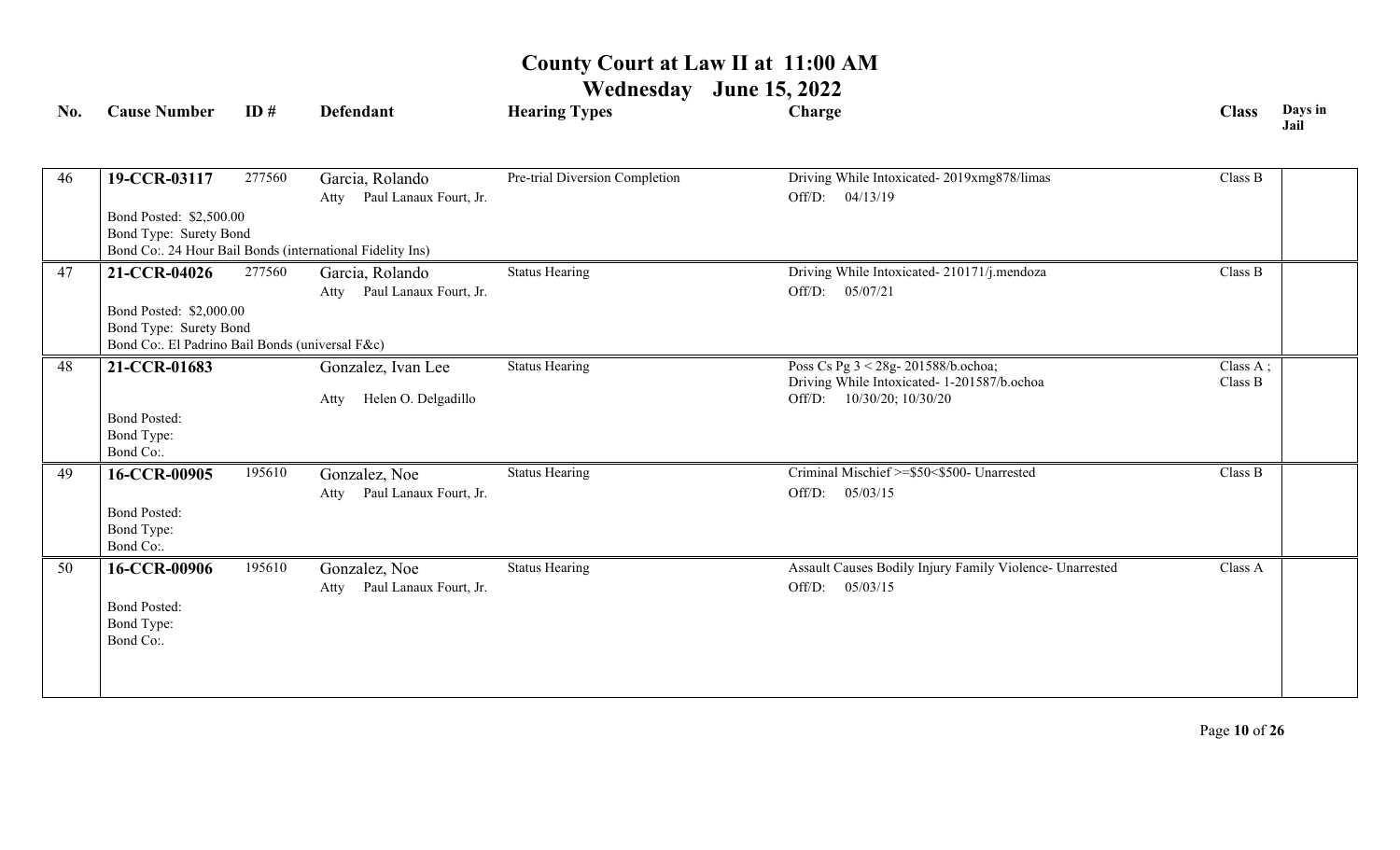**Wednesday June 15, 2022**

| No. | <b>Cause Number</b>                                                                | ID#    | <b>Defendant</b>                                        | <b>Hearing Types</b>  | Charge                                                                                                                                                                                              | <b>Class</b>                                | Days in<br>Jail |
|-----|------------------------------------------------------------------------------------|--------|---------------------------------------------------------|-----------------------|-----------------------------------------------------------------------------------------------------------------------------------------------------------------------------------------------------|---------------------------------------------|-----------------|
| 51  | 20-CCR-01405                                                                       | 195610 | Gonzalez, Noe                                           | <b>Status Hearing</b> | Assault Causes Bodily Inj - 19har437/saenz;<br>Driving While Intoxicated - 19har433/saenz;<br>Criminal Mischief >=\$100<\$750 - 19har438/saenz;<br>Criminal Mischief >=\$100<\$750 - 19har439/saenz | Class A;<br>Class B;<br>Class B;<br>Class B |                 |
|     |                                                                                    |        | Paul Lanaux Fourt, Jr.<br>Atty                          |                       | 03/08/19; 03/08/19; 03/08/19; 03/08/19<br>Off/D:                                                                                                                                                    |                                             |                 |
|     | <b>Bond Posted:</b><br>Bond Type:<br>Bond Co:.                                     |        |                                                         |                       |                                                                                                                                                                                                     |                                             |                 |
| 52  | 22-CCR-01640                                                                       | 195610 | Gonzalez, Noe                                           | Arraignment Hearing   | Assault Causes Bodily Inj-22xmg4/limas                                                                                                                                                              | Class A                                     |                 |
|     |                                                                                    |        | Atty                                                    |                       | 12/31/21<br>Off/D:                                                                                                                                                                                  |                                             |                 |
|     | <b>Bond Posted:</b><br>Bond Type:<br>Bond Co:.                                     |        |                                                         |                       |                                                                                                                                                                                                     |                                             |                 |
| 53  | 20-CCR-02196                                                                       |        | Gracia, Angel Eduardo<br>Helen O. Delgadillo<br>Atty    | <b>Status Hearing</b> | Driving While Intoxicated-20har318/gonzalez<br>02/22/20<br>Off/D:                                                                                                                                   | Class B                                     |                 |
|     | Bond Posted: \$1,300.00<br>Bond Type: Surety Bond<br>Bond Co:. Esquivel Bail Bonds |        |                                                         |                       |                                                                                                                                                                                                     |                                             |                 |
| 54  | 21-CCR-01490                                                                       |        | Guerra, Jose Joel<br>Cerise Reyna De<br>Atty<br>Garduno | <b>Status Hearing</b> | Poss Marij <2oz - 21har199/saenz<br>Off/D: 01/24/21                                                                                                                                                 | Class B                                     |                 |
|     | Bond Posted: \$1,500.00<br>Bond Type: Personal Bond<br>Bond Co:. Guerra, Jose Joel |        |                                                         |                       |                                                                                                                                                                                                     |                                             |                 |
| 55  | 21-CCR-04463                                                                       |        | Guerra, Jose Joel<br>Cerise Reyna De<br>Atty<br>Garduno | <b>Status Hearing</b> | Poss Marij <2oz-21har1427/a.saenz<br>Off/D: 06/19/21                                                                                                                                                | Class B                                     |                 |
|     | Bond Posted: \$3,000.00<br>Bond Type: Surety Bond<br>Bond Co:. Devolada Bail Bonds |        |                                                         |                       |                                                                                                                                                                                                     |                                             |                 |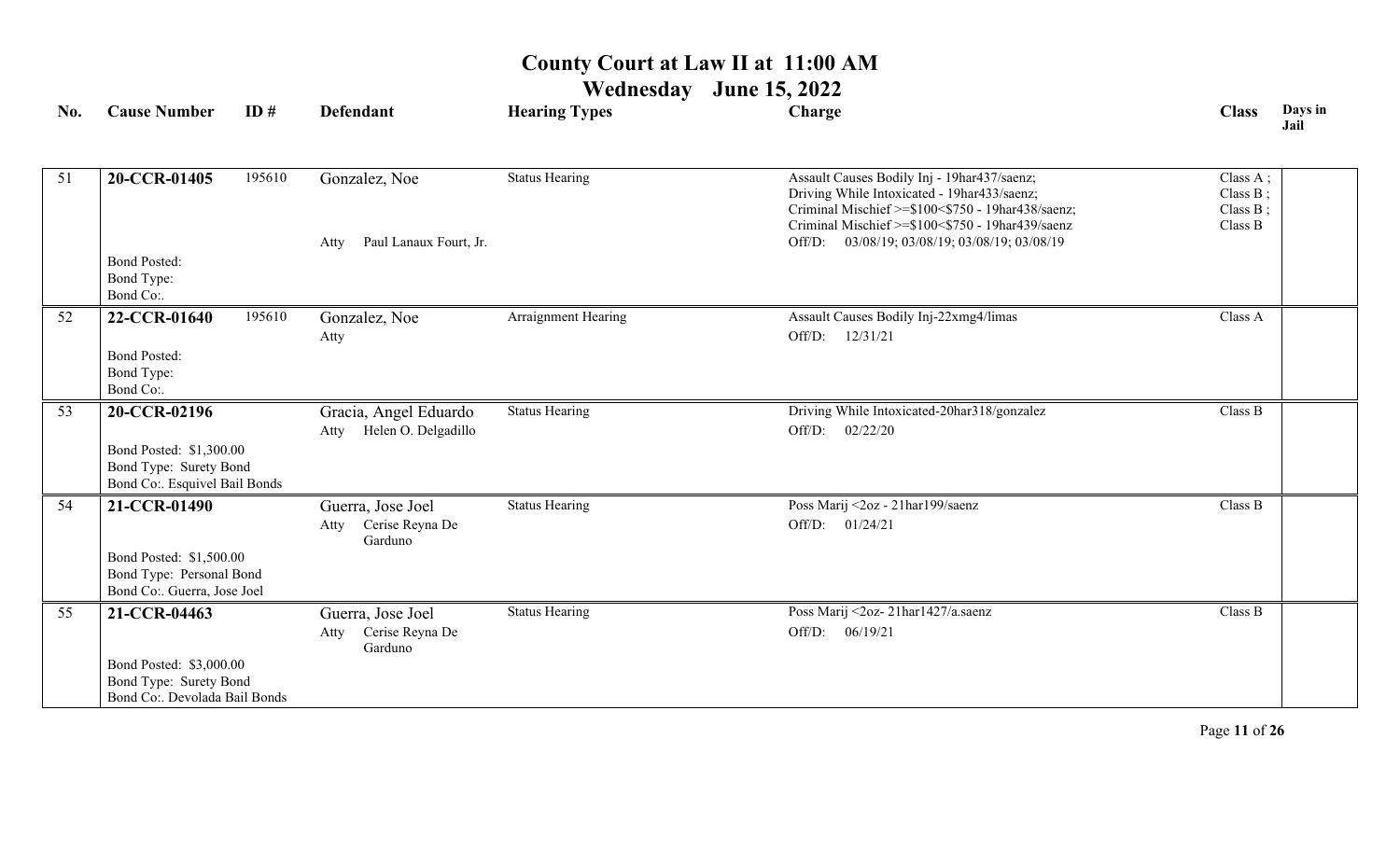# **Wednesday June 15, 2022**

|                                                | ID#                 | <b>Defendant</b>                                                                                                                                                                              | <b>Hearing Types</b>                                                                           | Charge                                                       | <b>Class</b>                                                                       | Days in<br>Jail |
|------------------------------------------------|---------------------|-----------------------------------------------------------------------------------------------------------------------------------------------------------------------------------------------|------------------------------------------------------------------------------------------------|--------------------------------------------------------------|------------------------------------------------------------------------------------|-----------------|
| 21-CCR-00089                                   | 280929              | Guerrero, Thomas<br>Samuel                                                                                                                                                                    | <b>Status Hearing</b>                                                                          | Reckless Driving - 2020xmg1324/limas                         | Class B                                                                            |                 |
| Bond Co:. P.r. Bond                            |                     |                                                                                                                                                                                               |                                                                                                |                                                              |                                                                                    |                 |
| 20-CCR-02543                                   |                     | Hernandez, Enrique<br>None                                                                                                                                                                    | <b>Status Hearing</b>                                                                          |                                                              | Class B                                                                            |                 |
|                                                |                     | Paul Lanaux Fourt, Jr.<br>Atty                                                                                                                                                                |                                                                                                | Off/D:<br>02/29/20                                           |                                                                                    |                 |
|                                                |                     |                                                                                                                                                                                               |                                                                                                |                                                              |                                                                                    |                 |
| 21-CCR-02378                                   | 271566              | Jimenez, Kassandra<br>Victor Ramirez<br>Atty                                                                                                                                                  | <b>Status Hearing</b>                                                                          | Poss Marij >2oz <= 4oz-21-00191c/garza<br>03/22/21<br>Off/D: | Class A                                                                            |                 |
| Bond Type:<br>Bond Co:.                        |                     |                                                                                                                                                                                               |                                                                                                |                                                              |                                                                                    |                 |
| 20-CCR-01091                                   | 184503              | Juarez, Benjamin, Jr.                                                                                                                                                                         | Pre-trial Diversion Completion                                                                 | Driving While Intoxicated Bac $\ge$ = 0.15- 19har2292/garcia | Class A                                                                            |                 |
| <b>Bond Posted:</b><br>Bond Type:<br>Bond Co:. |                     |                                                                                                                                                                                               |                                                                                                |                                                              |                                                                                    |                 |
| 21-CCR-00464                                   | 235649              | Juarez, Edgar Ismael<br>Rene Gomez<br>Atty                                                                                                                                                    | <b>Status Hearing</b>                                                                          | Poss Cs Pg 3 < 28g - 20b3133 \diez<br>Off/D: 09/17/20        | Class A                                                                            |                 |
|                                                | <b>Bond Posted:</b> | Bond Posted: \$2,000.00<br>Bond Type: Personal Bond<br>Bond Posted: \$2,500.00<br>Bond Type: Personal Bond<br>Bond Posted: \$3,000.00<br>Bond Type: Personal Bond<br>Bond Co:. Hc Bnd J/limas | Jonathan D. Gracia<br>Atty<br>Bond Co:. Hernandez, Enrique None<br><b>Rick Canales</b><br>Atty | And State's Notice Of Ptd Compliance                         | Off/D:<br>06/20/20<br>Driving While Intoxicated-20b857/lerma<br>12/08/19<br>Off/D: |                 |

Page **12** of **26**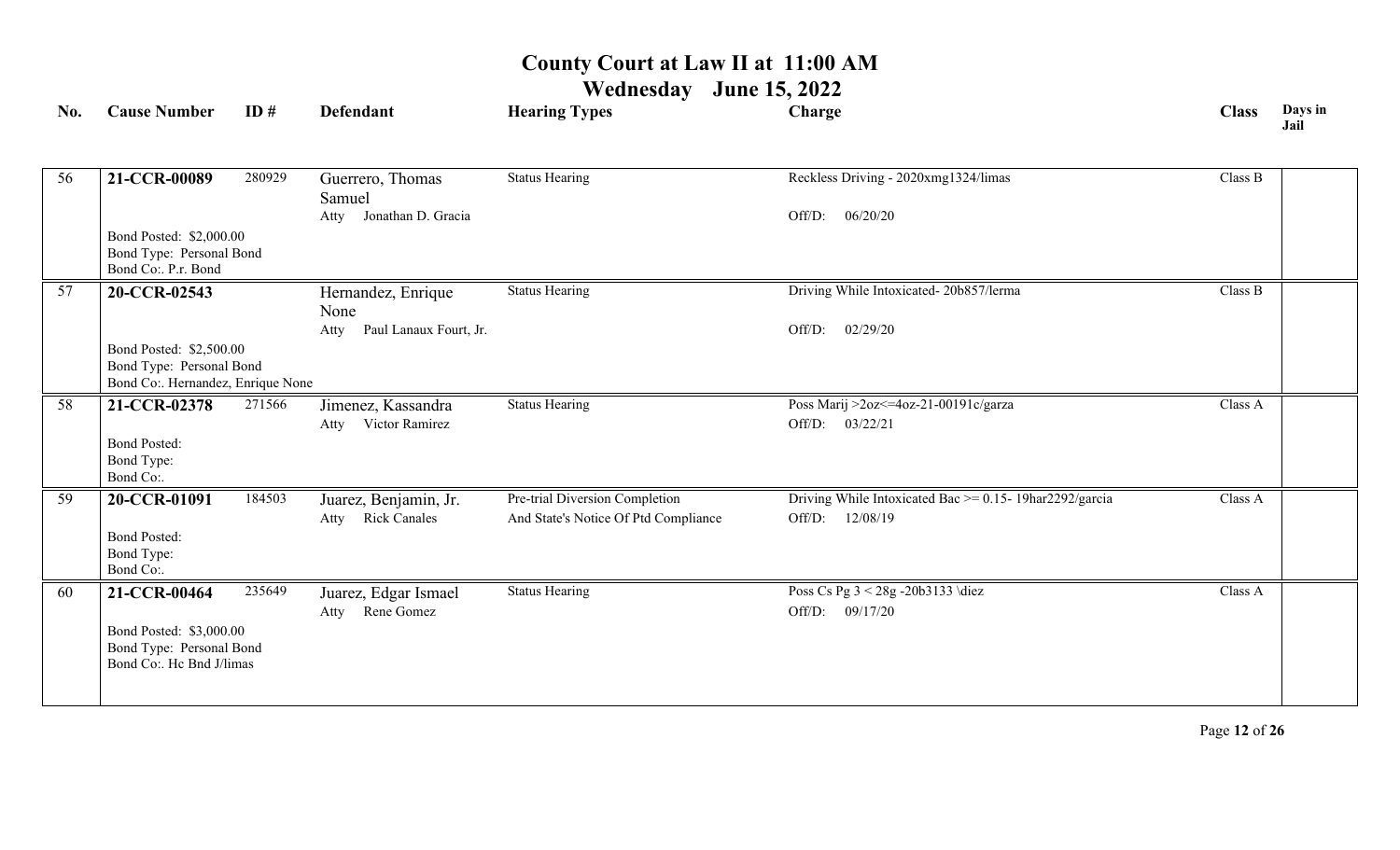| No. | <b>Cause Number</b>                                                                                | ID#    | <b>Defendant</b>                                             | <b>Hearing Types</b>  | Charge                                                             | <b>Class</b> | Days in<br>Jail |
|-----|----------------------------------------------------------------------------------------------------|--------|--------------------------------------------------------------|-----------------------|--------------------------------------------------------------------|--------------|-----------------|
| 61  | 21-CCR-01206                                                                                       |        | Kimmel, Christian<br>Michael                                 | <b>Status Hearing</b> | Driving While Intoxicated-2000258275/hernandez                     | Class B      |                 |
|     | Bond Posted: \$2,500.00<br>Bond Type: Personal Bond<br>Bond Co:. Kimmel, Christian Michael         |        | Erin Hernandez Garcia<br>Atty                                |                       | Off/D: 11/16/20                                                    |              |                 |
| 62  | 21-CCR-03838<br>Bond Posted: \$1,500.00<br>Bond Type: Surety Bond<br>Bond Co:. Esquivel Bail Bonds | 233721 | Langley, Robert<br>Atty Louis S. Sorola                      | Pre-trial Conference  | Driving While Intoxicated-21har1020/garcia<br>Off/D:<br>05/06/21   | Class B      |                 |
| 64  | 12-CCR-04693<br><b>Bond Posted:</b><br>Bond Type:<br>Bond Co:.                                     |        | Leal Martinez, Oliverio<br>Elizabeth Valdez<br>Atty<br>Garza | Pre-trial Conference  | Driv While Intox 12-harl172/gonzalez<br>Off/D:<br>06/09/12         | Class B      |                 |
| 63  | 21-CCR-04660<br>Bond Posted: \$20,000.00<br>Bond Type: Surety Bond<br>Bond Co:. Agado Bail Bonds   | 201459 | Leal, Victor<br>Santiago Galarza<br>Atty                     | Pre-trial Conference  | Driving While Intoxicated 2nd-21-00371c/yudesis<br>Off/D: 05/30/21 | Class A      |                 |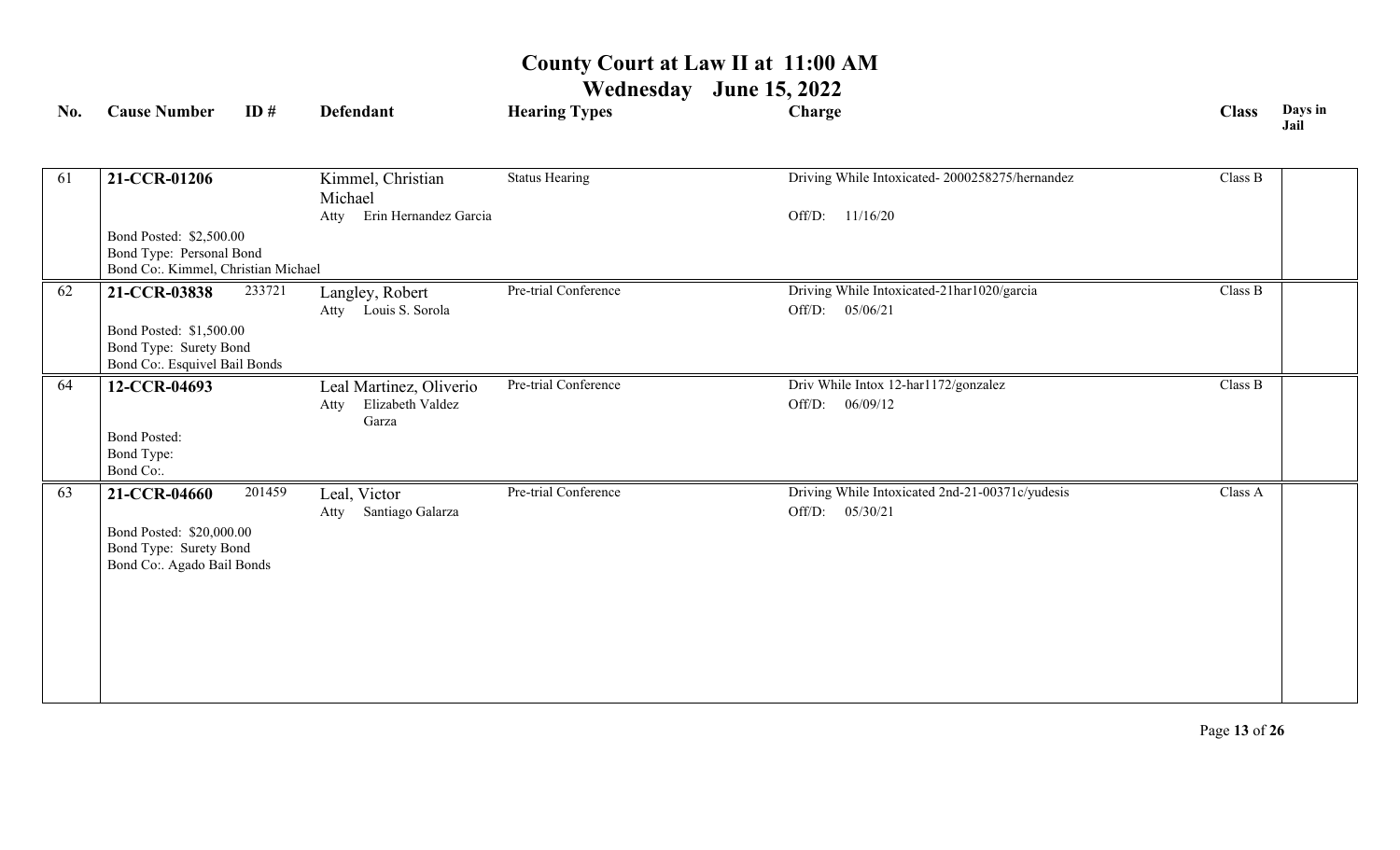## **Wednesday June 15, 2022**

| No. | <b>Cause Number</b>                               | ID#    | <b>Defendant</b>                                                 | <b>Hearing Types</b>  | Charge                                                                                                            | <b>Class</b>         | Days in<br>Jail |
|-----|---------------------------------------------------|--------|------------------------------------------------------------------|-----------------------|-------------------------------------------------------------------------------------------------------------------|----------------------|-----------------|
|     |                                                   |        |                                                                  |                       |                                                                                                                   |                      |                 |
| 65  | 20-CCR-03467                                      | 173696 | Longoria, Steve                                                  | <b>Status Hearing</b> | Unl Carrying Weapon-2000254145/delgadillo;<br>Resist Arrest Search Or Transport-20002541146/delgadillo;           | Class A;<br>Class A; |                 |
|     |                                                   |        |                                                                  |                       | Poss Cs Pg 3 < 28g- 2000254147/delgadillo;<br>Driving While Intoxicated/open Alch Container-2000254150/delgadillo | Class A;<br>Class B  |                 |
|     |                                                   |        | Micheal P. Trejo<br>Atty                                         |                       | Off/D: 05/19/20; 05/19/20; 05/19/20; 05/19/20                                                                     |                      |                 |
|     |                                                   |        | Bond Posted: \$3,500.00; \$1,500.00; \$3,500.00; \$3,500.00      |                       |                                                                                                                   |                      |                 |
|     |                                                   |        | Bond Type: Attorney Bond; Attorney Bond; Attorney Bond;          |                       |                                                                                                                   |                      |                 |
|     | <b>Attorney Bond</b>                              |        | Bond Co:. Atty Michael Trejo; Atty Bond Michael Trejo; Atty Bond |                       |                                                                                                                   |                      |                 |
|     | Michael Trejo; Atty Bond Michael Trejo            |        |                                                                  |                       |                                                                                                                   |                      |                 |
| 67  | 20-CCR-01581                                      |        | Lopez, Robert, Jr.                                               | <b>Status Hearing</b> | Driving While Intoxicated- 19har2406/garcia                                                                       | Class B              |                 |
|     |                                                   |        | Alejandro Dominguez<br>Atty                                      |                       | 12/22/19<br>Off/D:                                                                                                |                      |                 |
|     | <b>Bond Posted:</b>                               |        |                                                                  |                       |                                                                                                                   |                      |                 |
|     | Bond Type:                                        |        |                                                                  |                       |                                                                                                                   |                      |                 |
|     | Bond Co:.                                         |        |                                                                  |                       |                                                                                                                   |                      |                 |
| 66  | 21-CCR-04866                                      | 270345 | Lopez, Reggie                                                    | Pre-trial Conference  | Driving While Intoxicated-21b1417/diez                                                                            | Class B              |                 |
|     |                                                   |        | Alfredo Montano, Jr.<br>Atty                                     |                       | Off/D: 04/30/21                                                                                                   |                      |                 |
|     | Bond Posted: \$3,000.00                           |        |                                                                  |                       |                                                                                                                   |                      |                 |
|     | Bond Type: Surety Bond                            |        |                                                                  |                       |                                                                                                                   |                      |                 |
|     | Bond Co:. El Padrino Bail Bonds (universal F&c)   |        |                                                                  |                       |                                                                                                                   |                      |                 |
| 68  | 22-CCR-00193                                      | 269514 | Lopez, Tomas                                                     | <b>Status Hearing</b> | Driving While Intoxicated Bac $\ge$ = 0.15-21b1717/bellamy                                                        | Class A              |                 |
|     |                                                   |        | Enrique C. Juarez<br>Atty                                        |                       | Off/D: 05/22/21                                                                                                   |                      |                 |
|     | Bond Posted: \$5,000.00<br>Bond Type: Surety Bond |        |                                                                  |                       |                                                                                                                   |                      |                 |
|     | Bond Co:. Lamas Bail Bonds                        |        |                                                                  |                       |                                                                                                                   |                      |                 |
| 69  | 21-CCR-02260                                      | 075693 | Lugo, Michael Angel                                              | <b>Status Hearing</b> | Accident Involving Damage To Vehicle>=\$200-20har2336-garcia                                                      | Class B              |                 |
|     |                                                   |        | Ignacio G. Martinez<br>Atty                                      |                       | Off/D:<br>12/07/20                                                                                                |                      |                 |
|     | Bond Posted: \$2,500.00                           |        |                                                                  |                       |                                                                                                                   |                      |                 |
|     | Bond Type: Personal Bond                          |        |                                                                  |                       |                                                                                                                   |                      |                 |
|     | Bond Co:. Lugo, Michael Angel                     |        |                                                                  |                       |                                                                                                                   |                      |                 |

Page **14** of **26**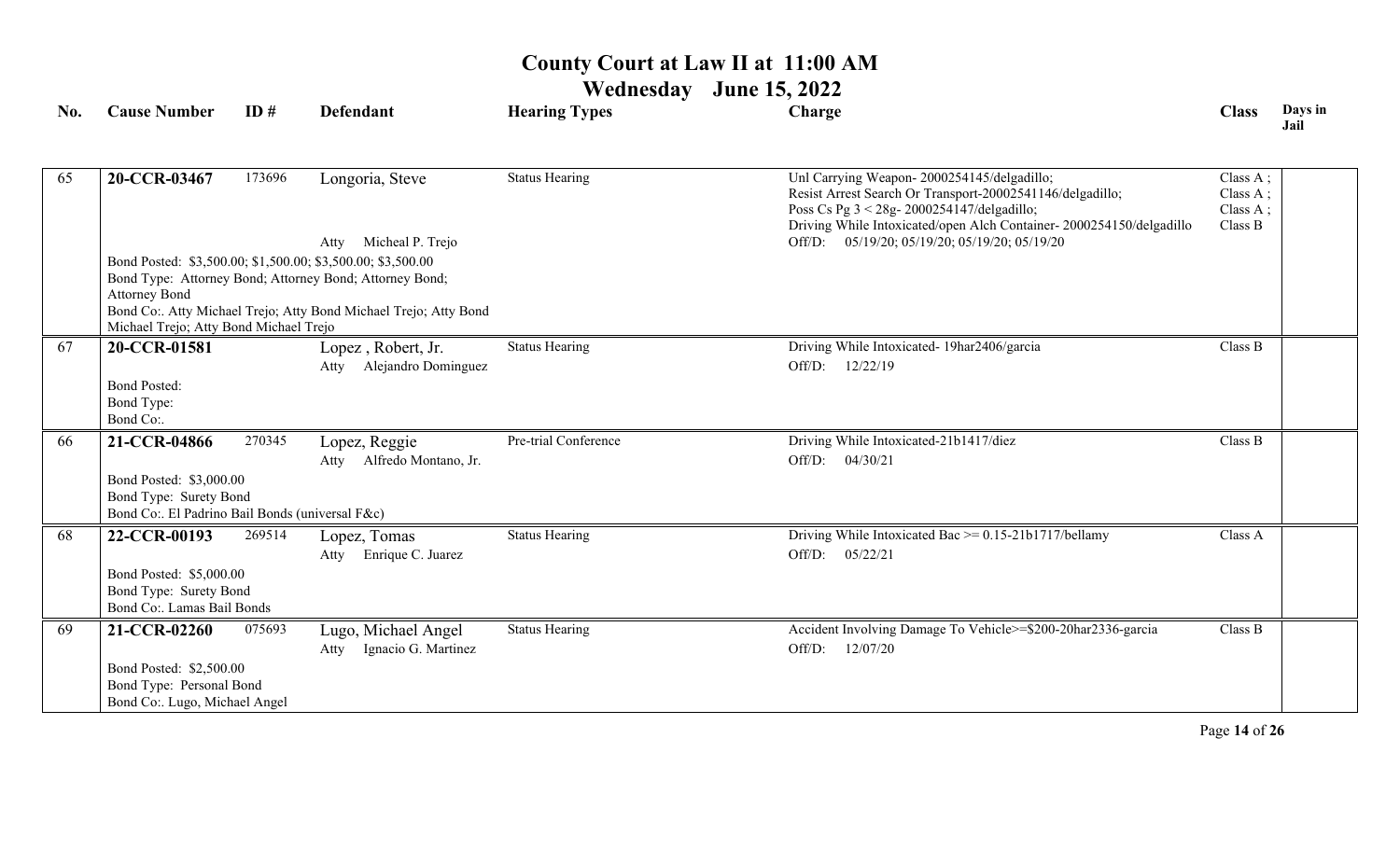| No. | <b>Cause Number</b>                                                          | ID#    | Defendant                                                            | <b>Hearing Types</b>  | Charge                                                           | <b>Class</b> | Days in<br>Jail |
|-----|------------------------------------------------------------------------------|--------|----------------------------------------------------------------------|-----------------------|------------------------------------------------------------------|--------------|-----------------|
|     |                                                                              |        |                                                                      |                       |                                                                  |              |                 |
| 70  | 21-CCR-01203                                                                 | 151167 | Maldonado, Juan                                                      | <b>Status Hearing</b> | Poss Marij <2oz-20har2283-garcia                                 | Class B      |                 |
|     |                                                                              |        | Antonio<br>Alfredo Montano, Jr.<br>Atty                              |                       | 11/22/20<br>Off/D:                                               |              |                 |
|     | <b>Bond Posted:</b>                                                          |        |                                                                      |                       |                                                                  |              |                 |
|     | Bond Type:<br>Bond Co:.                                                      |        |                                                                      |                       |                                                                  |              |                 |
| 71  | 18-CCR-05709                                                                 | 285281 | Maldonado, Margarita                                                 | <b>Status Hearing</b> | Theft Prop >=\$100<\$750-18-b-3541/garcia                        | Class B      |                 |
|     |                                                                              |        | Alexis                                                               |                       |                                                                  |              |                 |
|     |                                                                              |        | Atty Ismael Hinojosa                                                 |                       | 09/06/18<br>Off/D:                                               |              |                 |
|     | Bond Posted: \$1,500.00                                                      |        |                                                                      |                       |                                                                  |              |                 |
|     | Bond Type: Personal Bond<br>Bond Co:. Maldonado, Margarita Alexis            |        |                                                                      |                       |                                                                  |              |                 |
| 72  | 20-CCR-01918                                                                 | 285281 | Maldonado, Margarita                                                 | <b>Status Hearing</b> | False Report To Police Officer/law Enforce Empl-20b0201/bellamy  | Class B      |                 |
|     |                                                                              |        | Alexis                                                               |                       |                                                                  |              |                 |
|     |                                                                              |        | Ismael Hinojosa<br>Atty                                              |                       | 01/12/20<br>Off/D:                                               |              |                 |
|     | Bond Posted: \$2,000.00                                                      |        |                                                                      |                       |                                                                  |              |                 |
|     | Bond Type: Surety Bond                                                       |        | Bond Co:. 24 Hour Bail Bonds (international Fidelity Ins)            |                       |                                                                  |              |                 |
| 73  | 21-CCR-04652                                                                 | 285281 | Maldonado, Margarita                                                 | <b>Status Hearing</b> | Poss Marij <2oz-21b1545/nunez                                    | Class B      |                 |
|     |                                                                              |        | Alexis                                                               |                       |                                                                  |              |                 |
|     |                                                                              |        | Ismael Hinojosa<br>Atty                                              |                       | 05/07/21<br>Off/D:                                               |              |                 |
|     | Bond Posted: \$2,000.00                                                      |        |                                                                      |                       |                                                                  |              |                 |
|     | Bond Type: Personal Bond                                                     |        |                                                                      |                       |                                                                  |              |                 |
|     | Bond Co:. Maldonado, Margarita Alexis                                        |        |                                                                      |                       |                                                                  |              |                 |
| 74  | 20-CCR-01457                                                                 | 279707 | Marquez, Jeffry Russo                                                | <b>Status Hearing</b> | Assault Causes Bodily Injury Family Violence - Ar-31-19/adobbati | Class A      |                 |
|     |                                                                              |        | Edna Herrera Dinsdale<br>Atty                                        |                       | 12/21/19<br>Off/D:                                               |              |                 |
|     | Bond Posted: \$2,500.00; \$3,000.00<br>Bond Type: Surety Bond; Personal Bond |        |                                                                      |                       |                                                                  |              |                 |
|     |                                                                              |        | Bond Co:. 24 Hour Bail Bonds (international Fidelity Ins); P.r. Bond |                       |                                                                  |              |                 |
|     |                                                                              |        |                                                                      |                       |                                                                  |              |                 |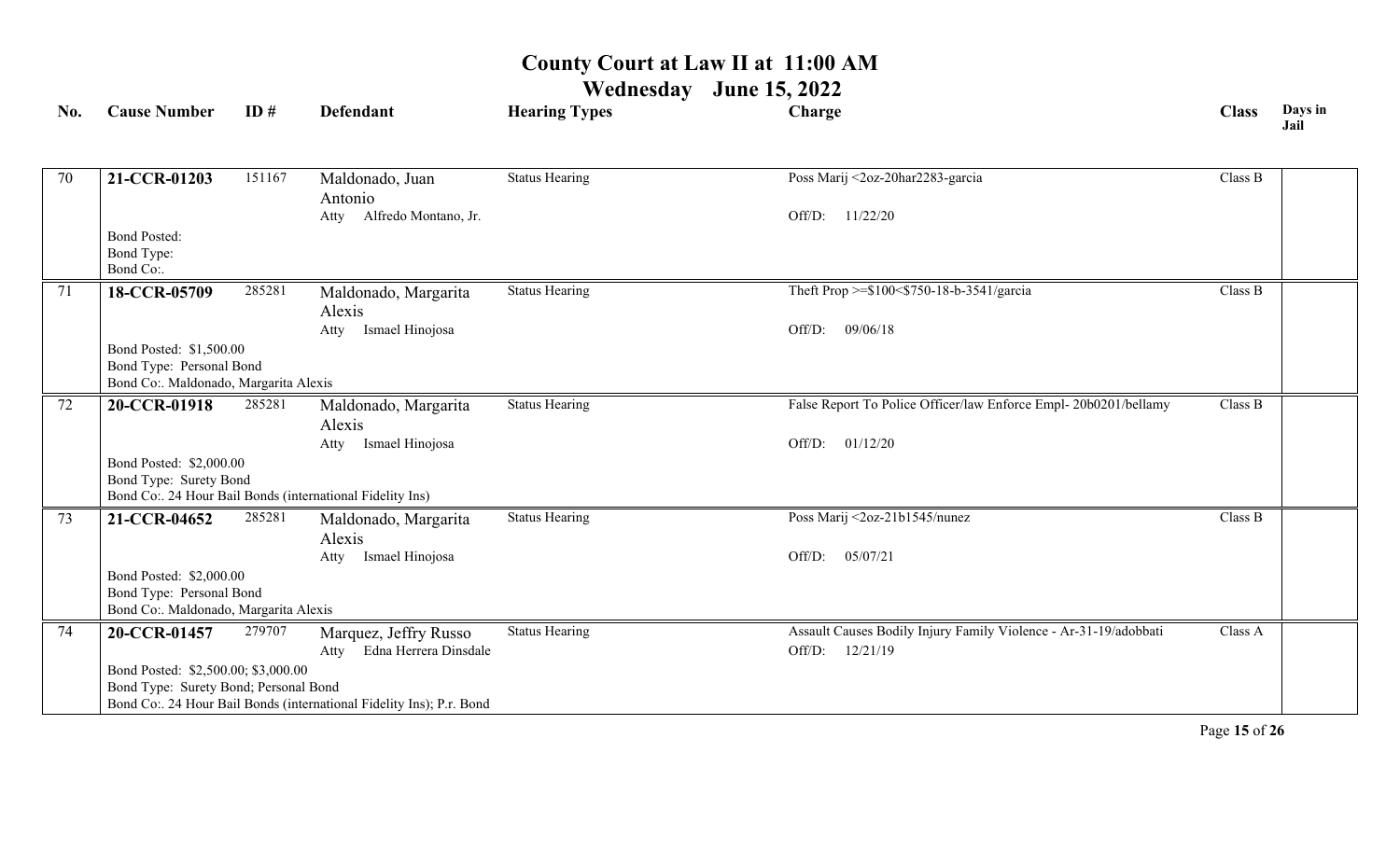# **Wednesday June 15, 2022**

| No. | <b>Cause Number</b>                                                            | ID#    | <b>Defendant</b>                                           | <b>Hearing Types</b>  | Charge                                            | <b>Class</b> | Days in<br>Jail |
|-----|--------------------------------------------------------------------------------|--------|------------------------------------------------------------|-----------------------|---------------------------------------------------|--------------|-----------------|
|     |                                                                                |        |                                                            |                       |                                                   |              |                 |
| 75  | 20-CCR-02023                                                                   | 277897 | Martinez, Alvaro Fabian                                    | <b>Status Hearing</b> | Poss Marij <2oz-2020xmg00374-erin H. Garcia       | Class B      |                 |
|     |                                                                                |        | Ancelmo Naranjo, Jr.<br>Atty                               |                       | Off/D: $02/17/20$                                 |              |                 |
|     | Bond Posted: \$2,500.00; \$2,500.00                                            |        |                                                            |                       |                                                   |              |                 |
|     | Bond Type: Personal Bond; Surety Bond                                          |        |                                                            |                       |                                                   |              |                 |
|     | Bond Co: P.r. Bond; Ambition Bail Bonds                                        |        |                                                            |                       |                                                   |              |                 |
| 76  | 21-CCR-01955                                                                   | 284541 | Martnez, Juan Christoval                                   | Pre-trial Conference  | Poss Marij <2oz- 20-00653c\yudesis                | Class B      |                 |
|     |                                                                                |        | Derek Reyna<br>Atty                                        |                       | Off/D: 11/26/20                                   |              |                 |
|     | Bond Posted: \$3,000.00; \$1,000.00                                            |        |                                                            |                       |                                                   |              |                 |
|     | Bond Type: Surety Bond; Personal Bond<br>Bond Co:. Devolada Bail Bonds; Pr Bnd |        |                                                            |                       |                                                   |              |                 |
|     |                                                                                |        |                                                            |                       |                                                   |              |                 |
| 77  | 21-CCR-04344                                                                   | 116409 | Masso, Arthur                                              | <b>Status Hearing</b> | Driving While Intoxicated 2nd-2021xmg00739/garcia | Class A      |                 |
|     |                                                                                |        | Leonardo Rincones,<br>Atty<br>Jr.                          |                       | Off/D: 03/18/21                                   |              |                 |
|     | Bond Posted: \$4,000.00                                                        |        |                                                            |                       |                                                   |              |                 |
|     | Bond Type: Surety Bond                                                         |        |                                                            |                       |                                                   |              |                 |
|     |                                                                                |        | Bond Co:. Allegheny Casualty Company Dba Jr's Express Bail |                       |                                                   |              |                 |
|     | <b>Bonds</b>                                                                   |        |                                                            |                       |                                                   |              |                 |
| 78  | 21-CCR-04767                                                                   | 116409 | Masso, Arthur                                              | <b>Status Hearing</b> | Driving While Intoxicated 2nd-2100411c/garza      | Class A      |                 |
|     |                                                                                |        | Leonardo Rincones,<br>Atty                                 |                       | Off/D: 06/19/21                                   |              |                 |
|     | <b>Bond Posted:</b>                                                            |        | Jr.                                                        |                       |                                                   |              |                 |
|     | Bond Type:                                                                     |        |                                                            |                       |                                                   |              |                 |
|     | Bond Co:.                                                                      |        |                                                            |                       |                                                   |              |                 |
| 79  | 20-CCR-01443                                                                   | 031384 | Medina, Arturo                                             | <b>Status Hearing</b> | Driving While Intoxicated-20-b-0054/nunez         | Class B      |                 |
|     |                                                                                |        | Guadalupe                                                  |                       |                                                   |              |                 |
|     |                                                                                |        | Atty Alejandro Dominguez                                   |                       | Off/D: $01/04/20$                                 |              |                 |
|     | Bond Posted: \$2,000.00                                                        |        |                                                            |                       |                                                   |              |                 |
|     | Bond Type: Surety Bond                                                         |        |                                                            |                       |                                                   |              |                 |
|     |                                                                                |        | Bond Co:. 24 Hour Bail Bonds (international Fidelity Ins)  |                       |                                                   |              |                 |
|     |                                                                                |        |                                                            |                       |                                                   |              |                 |

Page **16** of **26**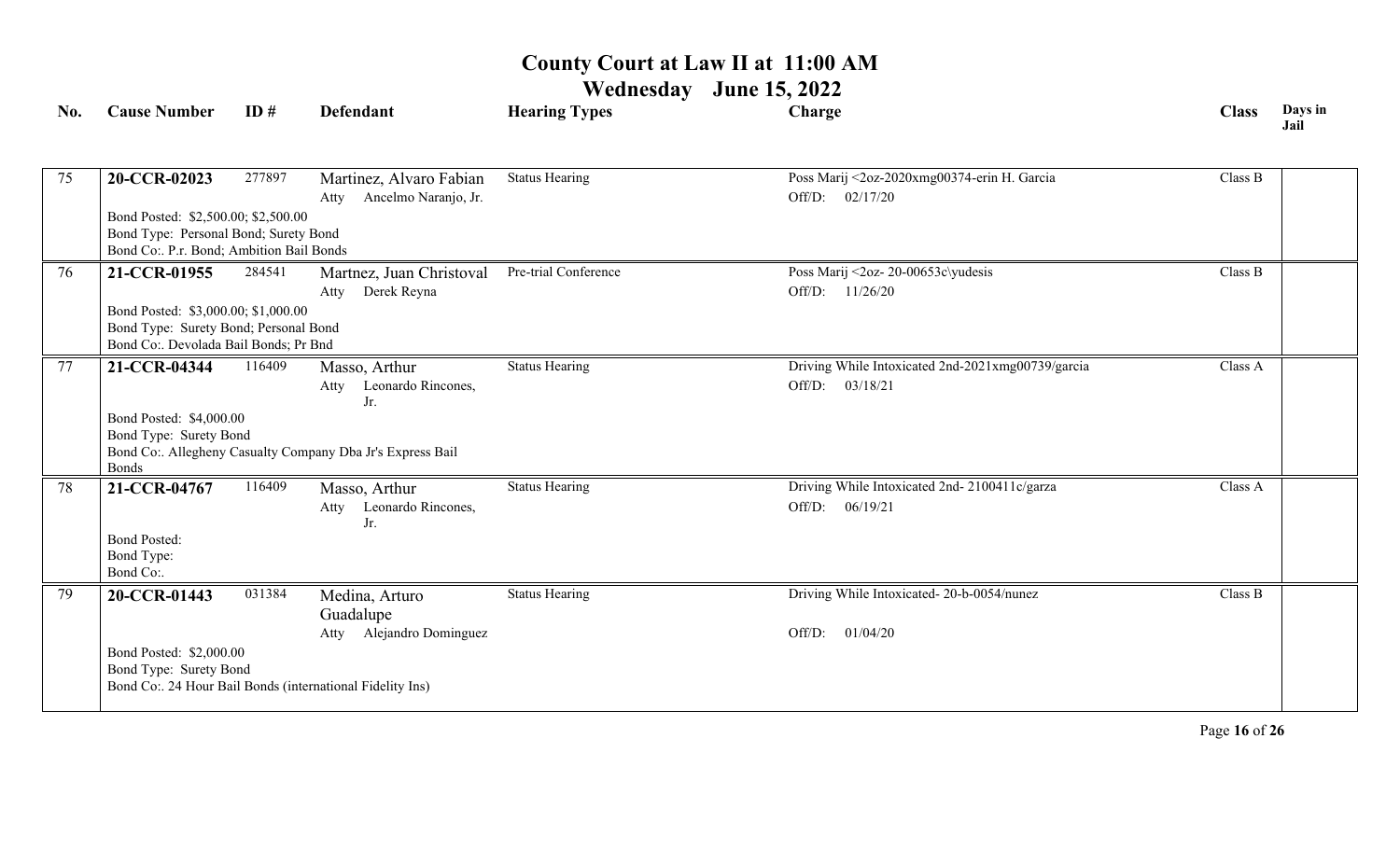| No. | <b>Cause Number</b>                             | ID#    | <b>Defendant</b>                                                 | <b>Hearing Types</b>  | Charge                                                                    | <b>Class</b> | Days in<br>Jail |
|-----|-------------------------------------------------|--------|------------------------------------------------------------------|-----------------------|---------------------------------------------------------------------------|--------------|-----------------|
|     |                                                 |        |                                                                  |                       |                                                                           |              |                 |
| 80  | 21-CCR-01340                                    | 282030 | Medina, Samuel Isai                                              | <b>Status Hearing</b> | Driving While Intoxicated - 20-har-2087/saenz                             | Class B      |                 |
|     |                                                 |        | Eddie Lucio<br>Atty                                              |                       | Off/D: 11/01/20                                                           |              |                 |
|     | Bond Posted: \$2,000.00                         |        |                                                                  |                       |                                                                           |              |                 |
|     | Bond Type: Personal Bond                        |        |                                                                  |                       |                                                                           |              |                 |
|     | Bond Co:. Medina, Samuel Isai                   |        |                                                                  |                       |                                                                           |              |                 |
| 81  | 21-CCR-01572                                    | 282030 | Medina, Samuel Isai                                              | <b>Status Hearing</b> | Driving While Intoxicated-2020xmg3163/limas                               | Class B      |                 |
|     |                                                 |        | Eddie Lucio<br>Atty                                              |                       | Off/D: 12/24/20                                                           |              |                 |
|     | <b>Bond Posted:</b><br>Bond Type:               |        |                                                                  |                       |                                                                           |              |                 |
|     | Bond Co:.                                       |        |                                                                  |                       |                                                                           |              |                 |
| 82  | 21-CCR-02539                                    | 281618 | Mejia, Ivan                                                      | <b>Status Hearing</b> | Terroristic Threat Family Violence-20xmg2555/garcia                       | Class A      |                 |
|     |                                                 |        | Atty Micheal P. Trejo                                            |                       | Off/D:<br>10/29/20                                                        |              |                 |
|     | Bond Posted: \$2,500.00                         |        |                                                                  |                       |                                                                           |              |                 |
|     | Bond Type: Surety Bond                          |        |                                                                  |                       |                                                                           |              |                 |
|     | Bond Co:. El Padrino Bail Bonds (universal F&c) |        |                                                                  |                       |                                                                           |              |                 |
| 83  | 21-CCR-02866                                    | 281618 | Mejia, Ivan                                                      | <b>Status Hearing</b> | Unl Carrying Weapon-2020xmg2552\garcia;                                   | Class A;     |                 |
|     |                                                 |        | Micheal P. Trejo                                                 |                       | Driving While Intoxicated-2020xmg2553\garcia<br>Off/D: 10/29/20; 10/29/20 | Class B      |                 |
|     | Bond Posted: \$1,500.00; \$2,500.00             |        | Atty                                                             |                       |                                                                           |              |                 |
|     | Bond Type: Personal Bond; Surety Bond           |        |                                                                  |                       |                                                                           |              |                 |
|     |                                                 |        | Bond Co:. Pr Bnd J/garcia; El Padrino Bail Bonds (universal F&c) |                       |                                                                           |              |                 |
| 84  | 21-CCR-03837                                    | 162585 | Mendoza, Juan Manuel                                             | <b>Status Hearing</b> | Poss Marij <2oz-21xmg1071/limas                                           | Class B      |                 |
|     |                                                 |        | Atty Jonathan D. Gracia                                          |                       | Off/D: 04/22/21                                                           |              |                 |
|     | Bond Posted: \$2,000.00                         |        |                                                                  |                       |                                                                           |              |                 |
|     | Bond Type: Personal Bond                        |        |                                                                  |                       |                                                                           |              |                 |
|     | Bond Co:. Pr Bnd J/limas                        |        |                                                                  |                       |                                                                           |              |                 |
|     |                                                 |        |                                                                  |                       |                                                                           |              |                 |
|     |                                                 |        |                                                                  |                       |                                                                           |              |                 |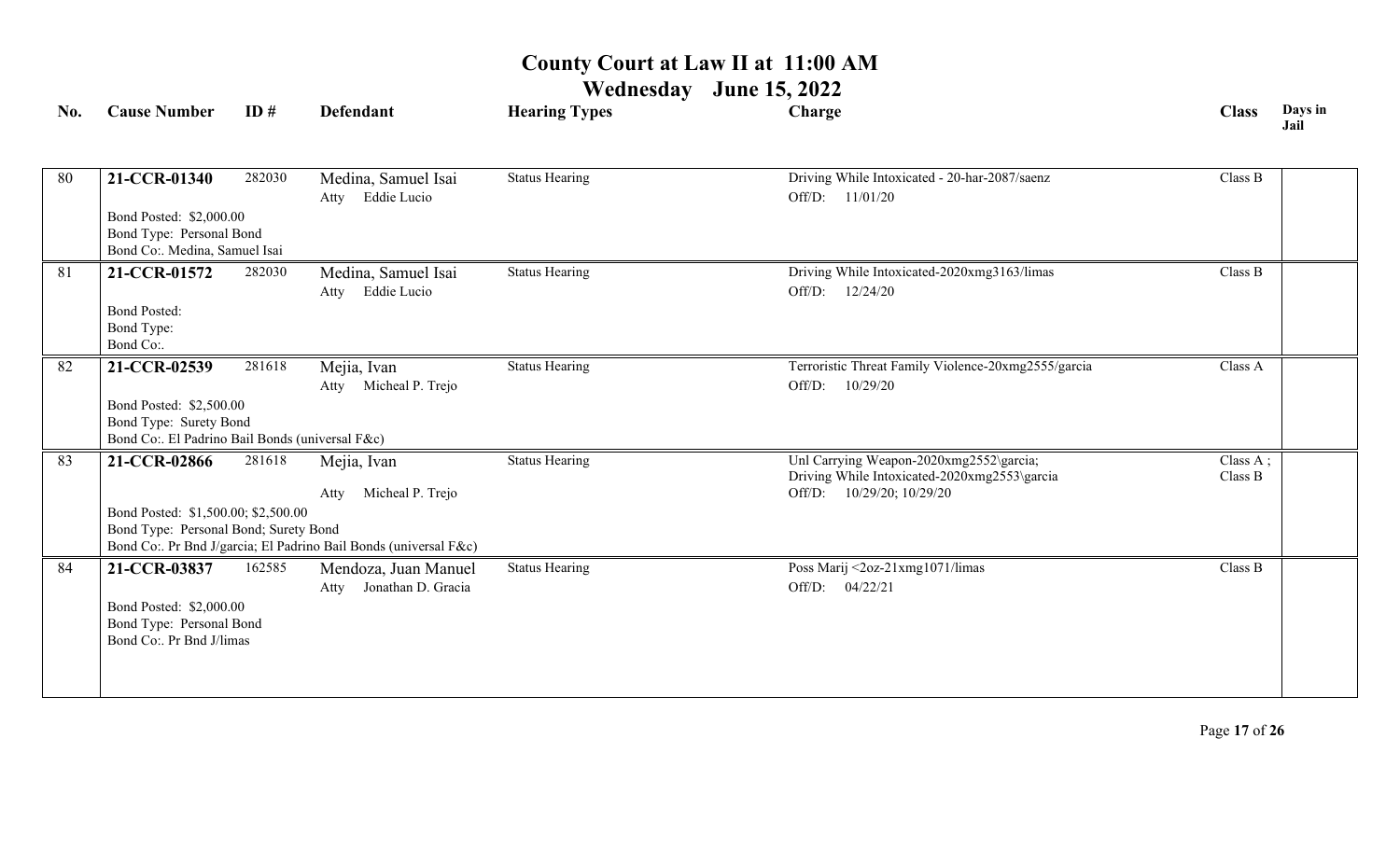| No. | <b>Cause Number</b>                                                                                        | ID#    | <b>Defendant</b>                                        | <b>Hearing Types</b>  | Charge                                                                                                                                  | <b>Class</b>           | Days in<br>Jail |
|-----|------------------------------------------------------------------------------------------------------------|--------|---------------------------------------------------------|-----------------------|-----------------------------------------------------------------------------------------------------------------------------------------|------------------------|-----------------|
| 85  | 21-CCR-04900<br><b>Bond Posted:</b><br>Bond Type:<br>Bond Co:.                                             | 250424 | Morales, Demerey Joe<br>Micheal P. Trejo<br>Atty        | <b>Status Hearing</b> | Driving While Intoxicated-a-0329-21/cyganiewicz<br>07/04/21<br>Off/D:                                                                   | Class B                |                 |
| 86  | 17-CCR-03121<br>Bond Posted: \$2,000.00<br>Bond Type: Surety Bond<br>Bond Co:. Premier Bonding & Insurance | 276811 | Morales, Raul, Iii<br>Jonathan D. Gracia<br>Atty        | Motion To Revoke      | Driving While Intoxicated- 17b0963/decoss<br>Off/D: 03/06/17                                                                            | Class B                |                 |
| 87  | 21-CCR-02871<br>Bond Posted: \$2,500.00<br>Bond Type: Personal Bond<br>Bond Co:. Morales, Raul, Iii        | 276811 | Morales, Raul, Iii<br>Noe Guillermo<br>Atty<br>Gonzalez | <b>Status Hearing</b> | Accident Involving Damage To Vehicle>=\$200-20b3501/lerma<br>Off/D:<br>10/16/20                                                         | Class B                |                 |
| 88  | 21-CCR-03194<br>Bond Posted: \$3,000.00<br>Bond Type: Surety Bond<br>Bond Co:. Devolada Bail Bonds         | 096311 | Olalde, Jose<br>Gabriela Martinez<br>Atty               | Pre-trial Conference  | Theft Prop >=\$100<\$750-2100202c/garza;<br>Assault Causes Bodily Injury Family Violence-2100203c/garza<br>03/25/21; 03/25/21<br>Off/D: | Class $B$ ;<br>Class A |                 |
| 89  | 21-CCR-04062<br>Bond Posted: \$5,000.00<br>Bond Type: Personal Bond<br>Bond Co:. Olvera, Julian C          |        | Olvera, Julian C<br>Leonardo Rincones,<br>Atty<br>Jr.   | <b>Status Hearing</b> | Discharge Firearm In Certain Municipalities-21b0030/flores<br>Off/D:<br>12/31/20                                                        | Class A                |                 |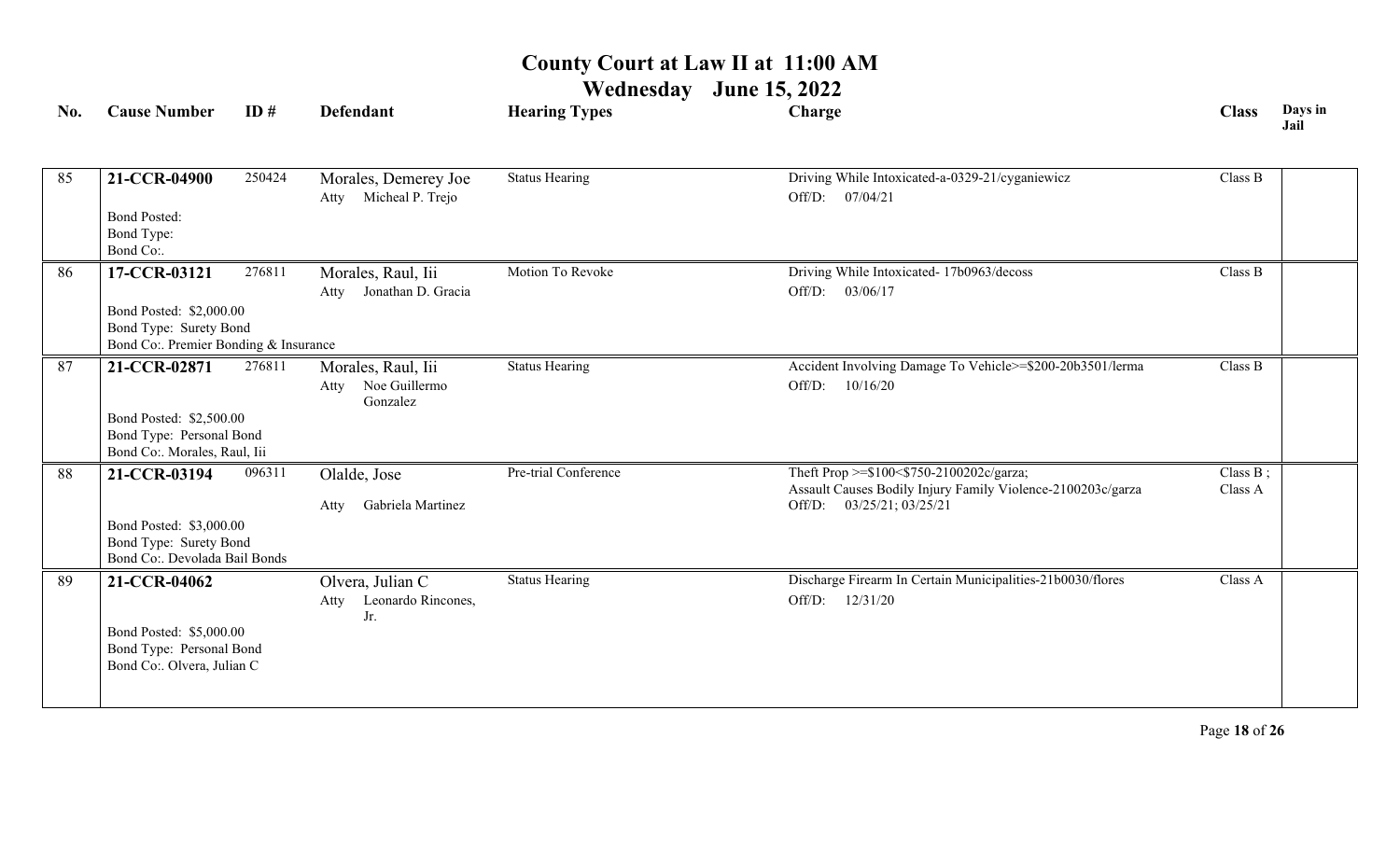| No. | <b>Cause Number</b>                                                                                        | ID#    | <b>Defendant</b>                                                                                                 | <b>Hearing Types</b>  | Charge                                                                                                                                                    | <b>Class</b>        | Days in<br>Jail |
|-----|------------------------------------------------------------------------------------------------------------|--------|------------------------------------------------------------------------------------------------------------------|-----------------------|-----------------------------------------------------------------------------------------------------------------------------------------------------------|---------------------|-----------------|
| 90  | 21-CCR-03746<br><b>Bond Posted:</b><br>Bond Type:<br>Bond Co:.                                             |        | Ortiz, Jose Emmanuel<br>Javier Aguirre<br>Atty                                                                   | <b>Status Hearing</b> | Driving While Intoxicated Bac $\ge$ = 0.15-21b1027/nunez<br>Off/D:<br>04/01/21                                                                            | Class A             |                 |
| 91  | 21-CCR-01672<br><b>Bond Posted:</b><br>Bond Type:<br>Bond Co:.                                             | 271109 | Padilla, Kimberly Liberty<br>Santiago Galarza<br>Atty                                                            | <b>Status Hearing</b> | Failure To Id-2000665c-garza<br>12/18/20<br>Off/D:                                                                                                        | Class B             |                 |
| 92  | 20-CCR-00467<br><b>Bond Posted:</b><br>Bond Type:<br>Bond Co:.                                             | 120985 | Pena, Jose M<br>Paul Lanaux Fourt, Jr.<br>Atty                                                                   | <b>Status Hearing</b> | Driving While Intoxicated/open Alch Container<br>Off/D: 09/17/19                                                                                          | Class B             |                 |
| 93  | 21-CCR-03711<br>Bond Posted: \$3,500.00<br>Bond Type: Surety Bond<br>Bond Co:. Premier Bonding & Insurance | 070003 | Perales, Joel<br>Carlos R Masso<br>Atty                                                                          | <b>Status Hearing</b> | Assault Causes Bodily Injury Family Violence- 20b3286/lerma;<br>Assault Causes Bodily Injury Family Violence - Unarrested<br>09/29/20; 09/29/20<br>Off/D: | Class A;<br>Class A |                 |
| 94  | 21-CCR-01717<br>Bond Posted: \$2,500.00; \$1,500.00<br>Bond Type: Surety Bond; Surety Bond<br>Insurance    | 270709 | Pizana Tovar, Daniel<br>Rolando<br>Atty Juan R Flores<br>Bond Co: Premier Bonding & Insurance; Premier Bonding & | <b>Status Hearing</b> | Poss Cs Pg 3 < 28g-20b1698/nunez;<br>Poss Marij <2oz-20b1699/nunez<br>Off/D: 05/07/20; 05/07/20                                                           | Class A;<br>Class B |                 |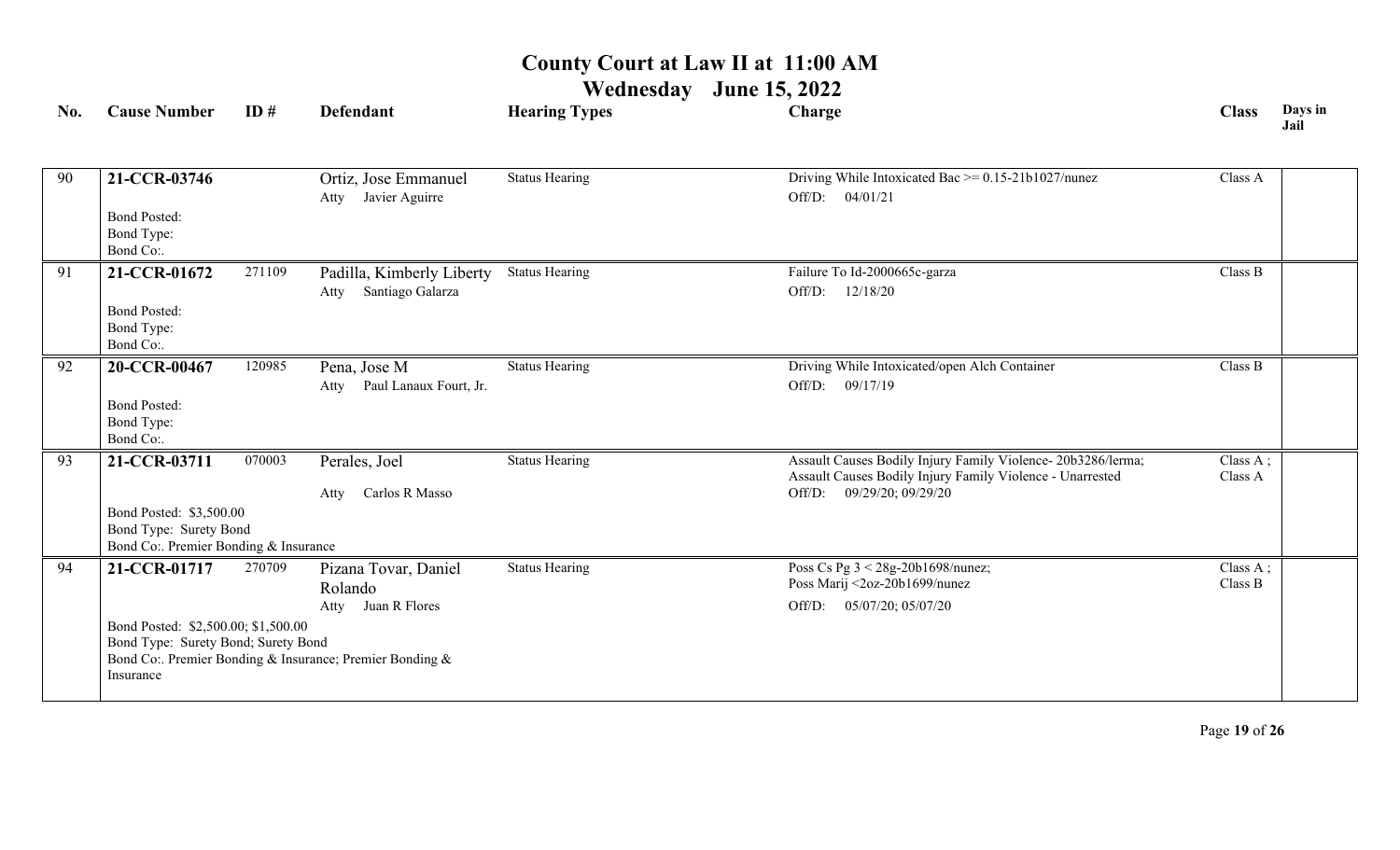| No. | <b>Cause Number</b>                                                                                                                              | ID#    | <b>Defendant</b>                                                                                             | <b>Hearing Types</b>  | Charge                                                                                                         | <b>Class</b>           | Days in<br>Jail |
|-----|--------------------------------------------------------------------------------------------------------------------------------------------------|--------|--------------------------------------------------------------------------------------------------------------|-----------------------|----------------------------------------------------------------------------------------------------------------|------------------------|-----------------|
| 95  | 21-CCR-01208<br>Bond Posted: \$3,000.00<br>Bond Type: Personal Bond<br>Bond Co:. Ramirez, Aaron Ray                                              | 270578 | Ramirez, Aaron Ray<br>Julianna A Sosa<br>Atty                                                                | <b>Status Hearing</b> | Driving While Intoxicated - 20har2176/garcia<br>Off/D: 11/09/20                                                | Class B                |                 |
| 96  | 20-CCR-01102<br>Bond Posted: \$2,000.00; \$1,000.00<br>Bond Type: Surety Bond; Personal Bond<br>Bond Co:. A Bail Bonds; Pr Bond A/p J/betancourt | 254215 | Ramirez, Raymundo<br>Elizabeth Valdez<br>Atty<br>Garza                                                       | <b>Status Hearing</b> | Theft Prop >=\$100<\$750 - 18b3747/flores<br>Off/D: 07/27/18                                                   | Class B                |                 |
| 97  | 21-CCR-03905<br><b>Bond Posted:</b><br>Bond Type:<br>Bond Co:.                                                                                   | 106015 | Ramirez, Roy, Jr.<br>Esteban Gonzales<br>Atty                                                                | <b>Status Hearing</b> | Inhalant Paraphernalia Use/poss To Inhale-2100260686/hernandez<br>Off/D:<br>04/23/21                           | Class B                |                 |
| 98  | 21-CCR-00725<br><b>Bond Posted:</b><br>Bond Type:<br>Bond Co:.                                                                                   |        | Ramos, Jr, Ruben Coello<br><b>Rick Canales</b><br>Atty                                                       | <b>Status Hearing</b> | Poss Marij <2oz -21b0045 \bellamy;<br>Driving While Intoxicated -21b0046 \bellamy<br>Off/D: 01/03/21; 01/03/21 | Class $B$ ;<br>Class B |                 |
| 99  | 21-CCR-02405<br>Bond Posted: \$1,500.00<br>Bond Type: Surety Bond                                                                                | 093730 | Raya, Laurencio<br>Priscilla Niedzwiedz<br>Atty<br>Bond Co:. 24 Hour Bail Bonds (international Fidelity Ins) | <b>Status Hearing</b> | Poss Marij <2oz-20b2042/flores<br>Off/D: 06/04/20                                                              | Class B                |                 |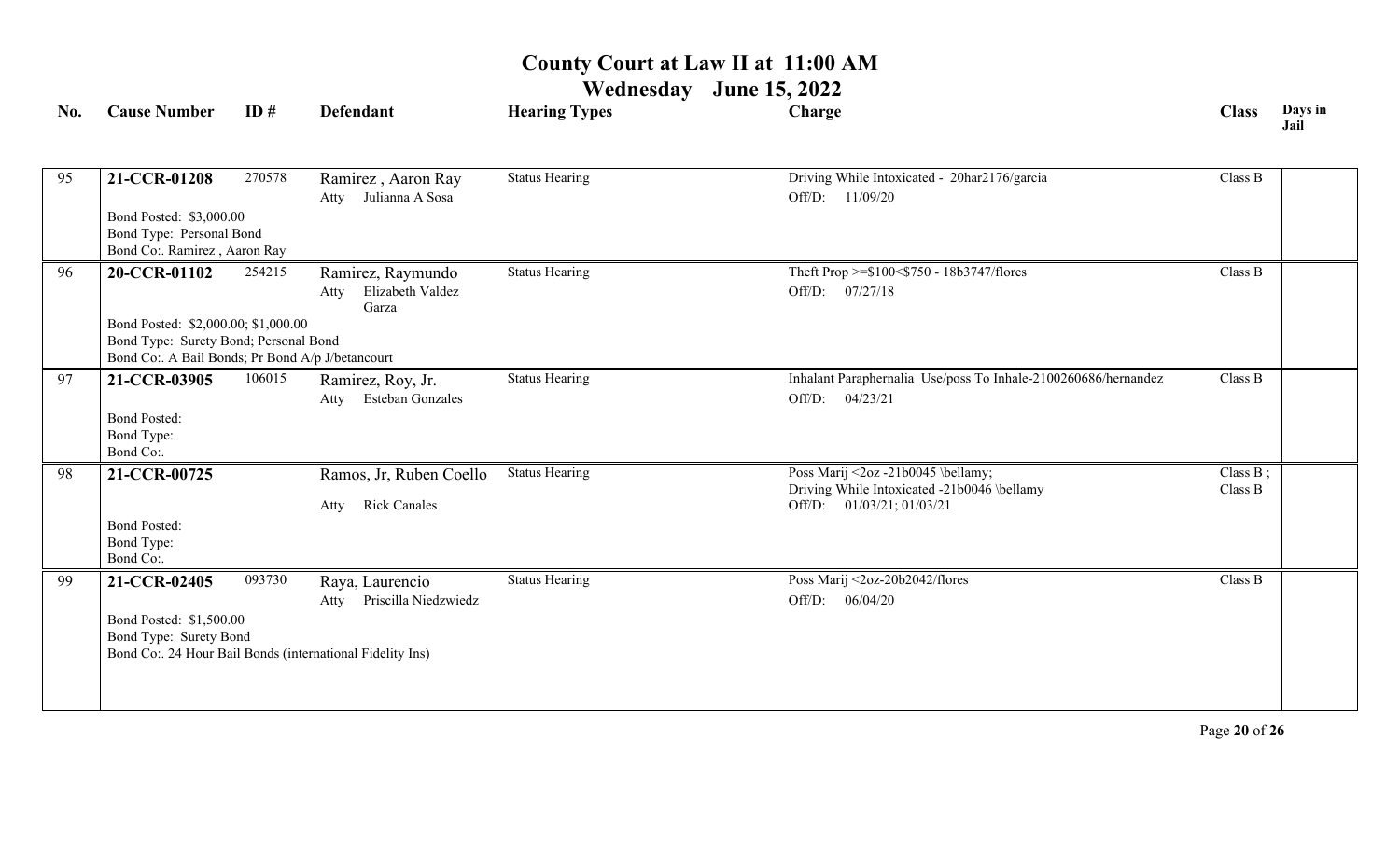| No. | <b>Cause Number</b>                                                                                      | ID#    | <b>Defendant</b>                                    | <b>Hearing Types</b>                                                       | Charge                                                                               | <b>Class</b> | Days in<br>Jail |
|-----|----------------------------------------------------------------------------------------------------------|--------|-----------------------------------------------------|----------------------------------------------------------------------------|--------------------------------------------------------------------------------------|--------------|-----------------|
| 100 | 18-CCR-05436<br>Bond Posted: \$2,000.00<br>Bond Type: Surety Bond<br>Bond Co:. Esquivel Bail Bonds       | 281626 | Reyes, Aaron Michael<br>Joshua Duane Neece<br>Atty  | Pre-trial Diversion Completion<br>And State's Notice Of Ptd Nom Compliance | Driving While Intoxicated Bac $\ge$ = 0.15-2018emg21/ochoa<br>Off/D: 07/15/18        | Class A      |                 |
| 101 | 20-CCR-03215<br>Bond Posted: \$6,000.00<br>Bond Type: Surety Bond<br>Bond Co:. Devolada Bail Bonds       | 101153 | Reyna, Roberto Lopez<br>Roberto Garza<br>Atty       | <b>Status Hearing</b>                                                      | Assault Causes Bodily Injury Family Violence-2020003msda/ochoa<br>02/28/20<br>Off/D: | Class A      |                 |
| 102 | 21-CCR-04302<br>Bond Posted: \$1,500.00<br>Bond Type: Personal Bond<br>Bond Co:. Rios, Johnathan Lee     |        | Rios, Johnathan Lee<br>Ray Rodriguez, Jr.<br>Atty   | <b>Status Hearing</b>                                                      | Driving While Intoxicated-21har1368/r.garcia<br>Off/D: 06/13/21                      | Class B      |                 |
| 103 | 21-CCR-01086<br>Bond Posted: \$2,500.00<br>Bond Type: Personal Bond<br>Bond Co:. Garcia, Rocio Esperanza |        | Rocio Esperanza Garcia<br>Atty Mark Anthony Salinas | <b>Status Hearing</b><br>(under So 113233)                                 | Theft Prop >=\$100<\$750 -20b3040 \flores<br>Off/D: 09/08/20                         | Class B      |                 |
| 104 | 19-CCR-02921<br>Bond Posted: \$1,500.00<br>Bond Type: Personal Bond<br>Bond Co:. Pr Bond                 | 277667 | Rodriguez, Delia<br>Javier Aguirre<br>Atty          | <b>Status Hearing</b><br>And State's Motion To Amend Complaint             | Driving While Intoxicated-2019xmg981/rodriguez<br>$Off/D$ :<br>04/24/19              | Class B      |                 |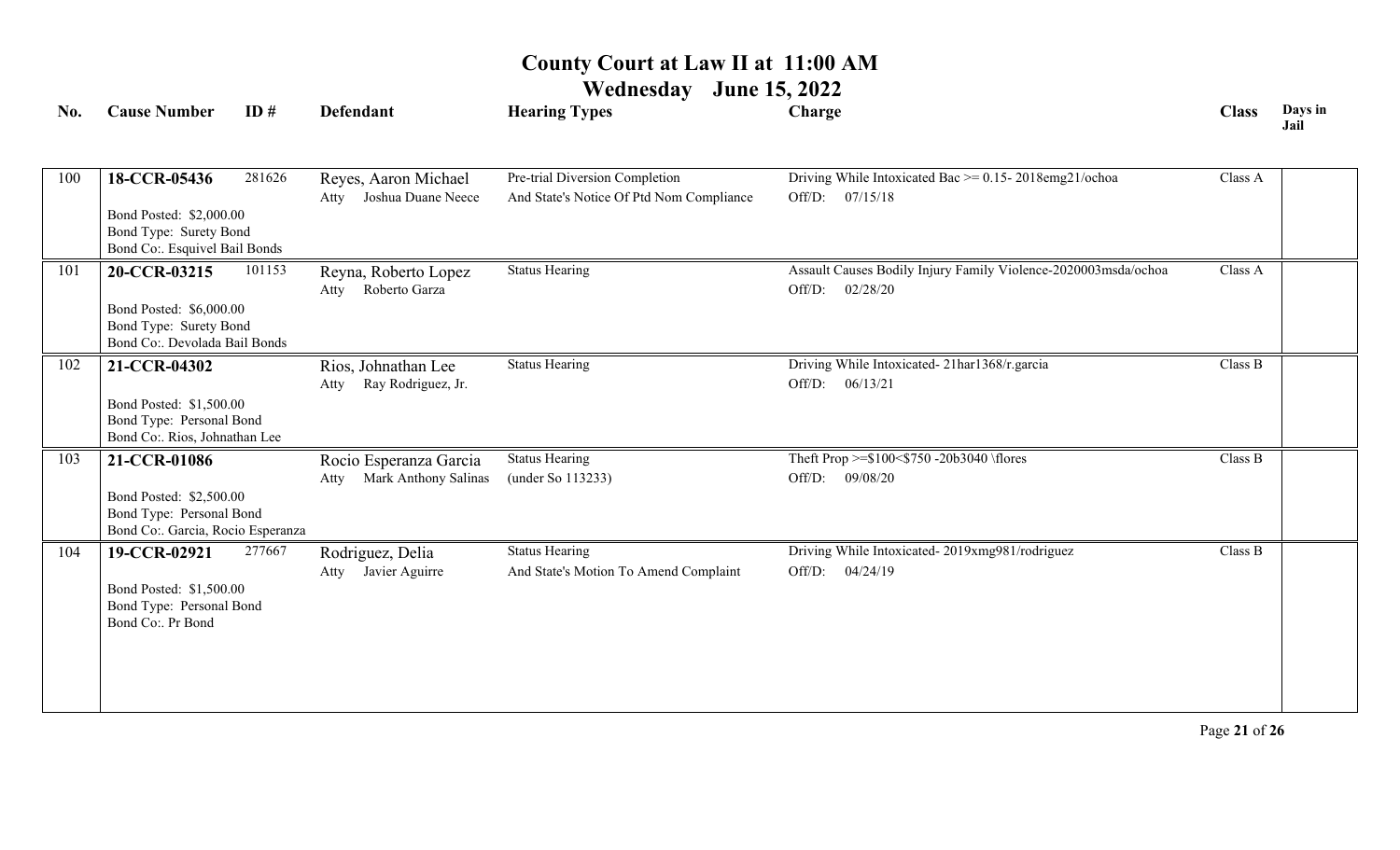| No. | <b>Cause Number</b>                                                                           | ID#    | <b>Defendant</b>                                                 | <b>Hearing Types</b>       | Charge                                                        | <b>Class</b> | Days in<br>Jail |
|-----|-----------------------------------------------------------------------------------------------|--------|------------------------------------------------------------------|----------------------------|---------------------------------------------------------------|--------------|-----------------|
|     |                                                                                               |        |                                                                  |                            |                                                               |              |                 |
| 105 | 21-CCR-04179                                                                                  | 013899 | Rodriguez, Jesus                                                 | <b>Status Hearing</b>      | Driving While Intoxicated 2nd-2021xmg517/limas                | Class A      |                 |
|     |                                                                                               |        | Salvador Garcia<br>Atty                                          |                            | Off/D: 02/24/21                                               |              |                 |
|     | Bond Posted: \$2,000.00                                                                       |        |                                                                  |                            |                                                               |              |                 |
|     | Bond Type: Attorney Bond                                                                      |        |                                                                  |                            |                                                               |              |                 |
|     | Bond Co:. Garcia, Salvador                                                                    |        |                                                                  |                            |                                                               |              |                 |
| 106 | 19-CCR-05335                                                                                  | 174579 | Rodriguez, Karla                                                 | <b>Status Hearing</b>      | Duty On Striking Fixture/hwy Landscape>=\$200-19b3767/bellamy | Class B      |                 |
|     |                                                                                               |        | Atty Micheal P. Trejo                                            |                            | Off/D: 10/05/19                                               |              |                 |
|     | Bond Posted: \$3,000.00; \$3,000.00                                                           |        |                                                                  |                            |                                                               |              |                 |
|     | Bond Type: Surety Bond; Surety Bond<br>Bond Co:. Lopez Bail/int'l Fidelity; Laly's Bail Bonds |        |                                                                  |                            |                                                               |              |                 |
|     |                                                                                               |        |                                                                  | <b>Status Hearing</b>      | Driving While Intoxicated-21har151/gonzalez                   | Class B      |                 |
| 107 | 21-CCR-02267                                                                                  |        | Rodriguez, Robert<br>Atty Jonathan D. Gracia                     |                            | Off/D: 01/17/21                                               |              |                 |
|     | Bond Posted: \$1,200.00                                                                       |        |                                                                  |                            |                                                               |              |                 |
|     | Bond Type: Surety Bond                                                                        |        |                                                                  |                            |                                                               |              |                 |
|     | Bond Co:. Devolada Bail Bonds                                                                 |        |                                                                  |                            |                                                               |              |                 |
| 108 | 19-CCR-00860                                                                                  | 275773 | Rojas, Bret                                                      | Ptd Non-compliance Hearing | Driving While Intoxicated-2018xmg2666/sorola                  | Class B      |                 |
|     |                                                                                               |        | Oscar De La Fuente,<br>Atty                                      |                            | Off/D: 09/04/18                                               |              |                 |
|     |                                                                                               |        | Jr.                                                              |                            |                                                               |              |                 |
|     | Bond Posted: \$7,500.00; \$5,000.00                                                           |        |                                                                  |                            |                                                               |              |                 |
|     | Bond Type: Pre-Trial Bond; Surety Bond                                                        |        | Bond Co:. Pre-trial Release Services; Allegheny Casualty Company |                            |                                                               |              |                 |
|     | Dba 24/7 Pronto Bail Bonds                                                                    |        |                                                                  |                            |                                                               |              |                 |
| 109 | 19-CCR-00861                                                                                  | 275773 | Rojas, Bret                                                      | <b>Status Hearing</b>      | Poss Marij <2oz-2018xmg2667/sorola                            | Class B      |                 |
|     |                                                                                               |        | Oscar De La Fuente,<br>Atty                                      |                            | Off/D: 09/04/18                                               |              |                 |
|     |                                                                                               |        | Jr.                                                              |                            |                                                               |              |                 |
|     | Bond Posted: \$2,000.00; \$1,000.00                                                           |        |                                                                  |                            |                                                               |              |                 |
|     | Bond Type: Pre-Trial Bond; Surety Bond                                                        |        | Bond Co:. Pre-trial Release Services; Allegheny Casualty Company |                            |                                                               |              |                 |
|     | Dba 24/7 Pronto Bail Bonds                                                                    |        |                                                                  |                            |                                                               |              |                 |
|     |                                                                                               |        |                                                                  |                            |                                                               |              |                 |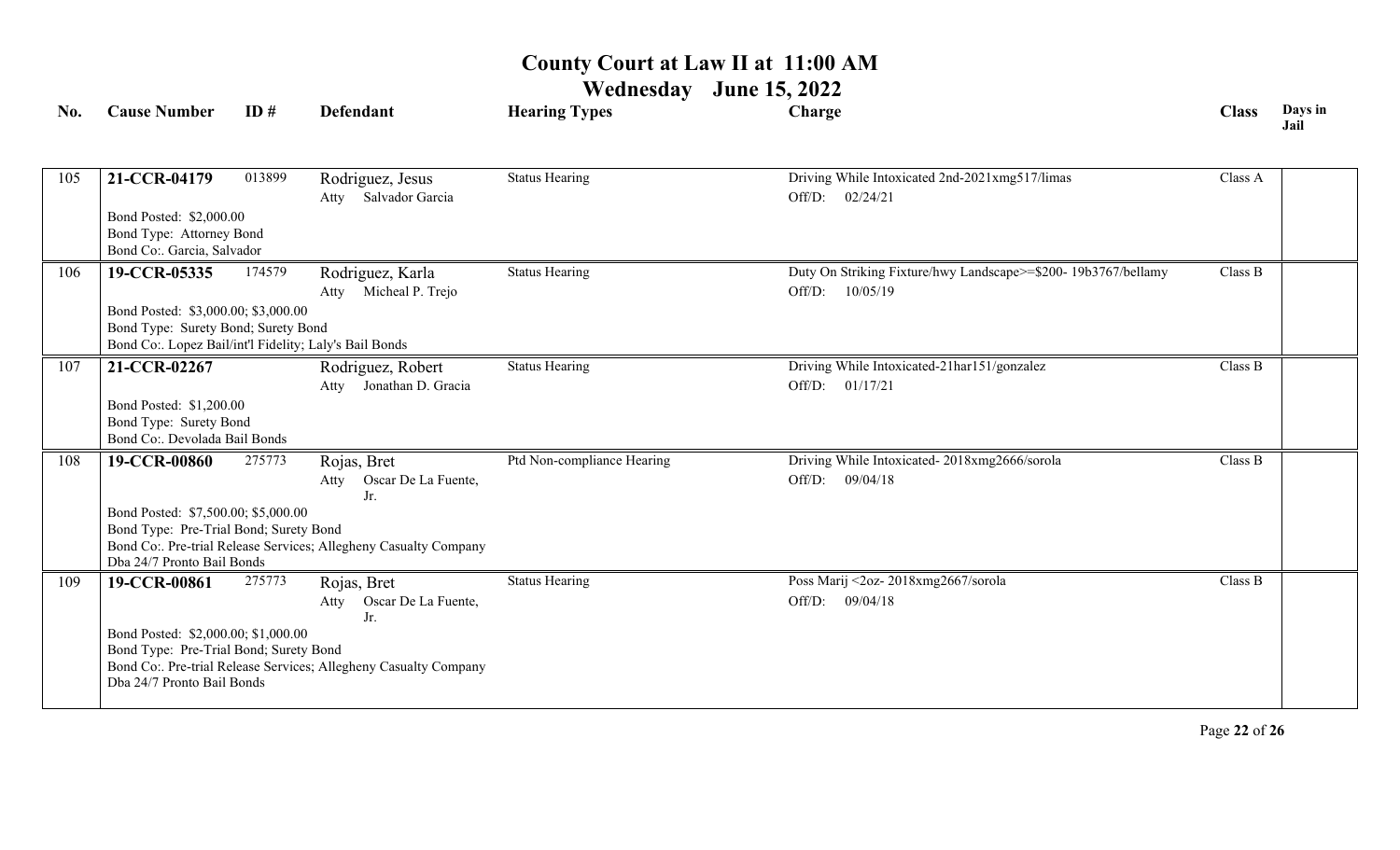| No. | <b>Cause Number</b>                                                                          | ID#    | <b>Defendant</b>                                                   | <b>Hearing Types</b>  | Charge                                                                   | <b>Class</b>        | Days in<br>Jail |
|-----|----------------------------------------------------------------------------------------------|--------|--------------------------------------------------------------------|-----------------------|--------------------------------------------------------------------------|---------------------|-----------------|
|     |                                                                                              |        |                                                                    |                       |                                                                          |                     |                 |
| 110 | 21-CCR-01052                                                                                 | 271694 | Salinas, Mikaela<br>Alexandria                                     | <b>Status Hearing</b> | Assault Causes Bodily Inj-20har1505-r. Garcia                            | Class A             |                 |
|     |                                                                                              |        | Oscar De La Fuente,<br>Atty<br>Jr.                                 |                       | 10/09/20<br>Off/D:                                                       |                     |                 |
|     | Bond Posted: \$5,000.00<br>Bond Type: Personal Bond<br>Bond Co:. Salinas, Mikaela Alexandria |        |                                                                    |                       |                                                                          |                     |                 |
| 111 | 21-CCR-03949                                                                                 | 271694 | Salinas, Mikaela<br>Alexandria                                     | <b>Status Hearing</b> | Driving While Intoxicated-21har1098/r.garcia                             | Class B             |                 |
|     |                                                                                              |        | Oscar De La Fuente,<br>Atty<br>Jr.                                 |                       | Off/D:<br>05/17/21                                                       |                     |                 |
|     | Bond Posted: \$3,000.00<br>Bond Type: Surety Bond                                            |        |                                                                    |                       |                                                                          |                     |                 |
|     | Bond Co:. Ro-que Bail Bonds (allegheny Casualty Co.)                                         |        |                                                                    |                       |                                                                          |                     |                 |
| 112 | 22-CCR-01496                                                                                 | 271694 | Salinas, Mikaela<br>Alexandria                                     | Arraignment Hearing   | Poss Cs Pg 3 < 28g-21har2781/garcia;<br>Poss Marij <2oz-21har2782/garcia | Class A;<br>Class B |                 |
|     |                                                                                              |        | Oscar De La Fuente,<br>Atty                                        |                       | Off/D:<br>12/19/21; 12/19/21                                             |                     |                 |
|     | Bond Posted: \$2,500.00; \$500.00                                                            |        | Jr.                                                                |                       |                                                                          |                     |                 |
|     | Bond Type: Personal Bond; Personal Bond                                                      |        |                                                                    |                       |                                                                          |                     |                 |
|     |                                                                                              |        | Bond Co:. Salinas, Mikaela Alexandria; Salinas, Mikaela Alexandria |                       |                                                                          |                     |                 |
| 113 | 20-CCR-02901                                                                                 | 280421 | Sandoval, Samantha Lee<br>Jonathan D. Gracia<br>Atty               | Pre-trial Conference  | Racing On Highway-2020xmg00599-limas<br>Off/D:<br>03/15/20               | Class B             |                 |
|     | Bond Posted: \$3,000.00<br>Bond Type: Personal Bond<br>Bond Co:. Pr Bnd J/limas              |        |                                                                    |                       |                                                                          |                     |                 |
|     |                                                                                              |        |                                                                    |                       |                                                                          |                     |                 |
|     |                                                                                              |        |                                                                    |                       |                                                                          |                     |                 |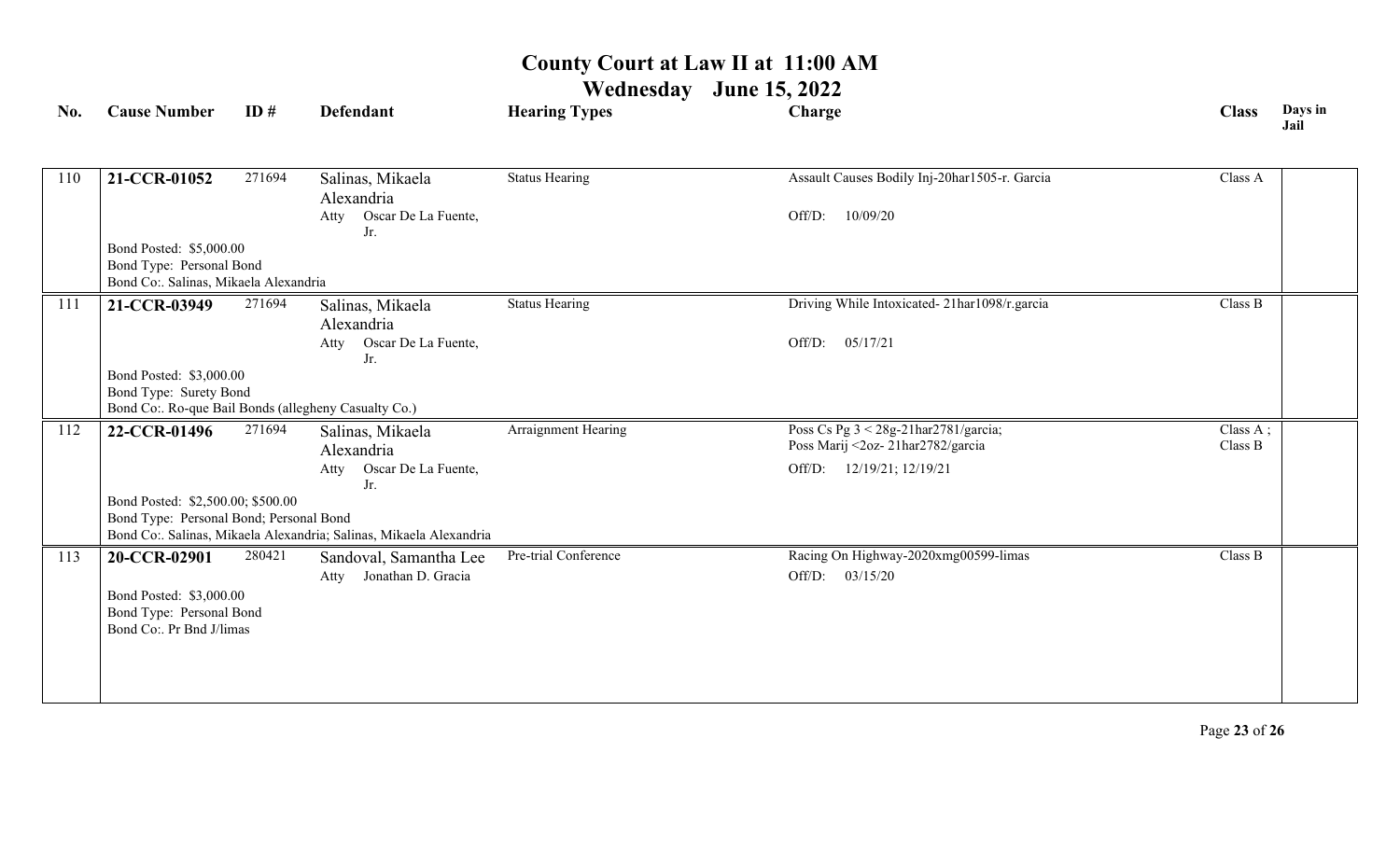| No. | <b>Cause Number</b>                                                            | ID#    | Defendant                  | <b>Hearing Types</b>                    | Charge                                                          | <b>Class</b> | Days in<br>Jail |
|-----|--------------------------------------------------------------------------------|--------|----------------------------|-----------------------------------------|-----------------------------------------------------------------|--------------|-----------------|
|     |                                                                                |        |                            |                                         |                                                                 |              |                 |
| 114 | 20-CCR-03158                                                                   |        | Sanft, Robert Lee          | <b>Status Hearing</b>                   | Driving While Intoxicated/20har991/guerra                       | Class B      |                 |
|     |                                                                                |        | Atty Jonathan D. Gracia    |                                         | Off/D: $05/26/20$                                               |              |                 |
|     | Bond Posted: \$5,000.00                                                        |        |                            |                                         |                                                                 |              |                 |
|     | Bond Type: Surety Bond                                                         |        |                            |                                         |                                                                 |              |                 |
|     | Bond Co:. Ro-que Bail Bonds (allegheny Casualty Co.)                           |        |                            |                                         |                                                                 |              |                 |
| 115 | 21-CCR-02160                                                                   |        | Saucedo, Jose Manuel       | <b>Status Hearing</b>                   | Driving While Intoxicated-20-00670c/yudesis;                    | Class $B$ ;  |                 |
|     |                                                                                |        |                            |                                         | Duty On Striking Fixture/hwy Landscape>=\$200-20-00669c/yudesis | Class B      |                 |
|     |                                                                                |        | Esteban Gonzales<br>Atty   |                                         | Off/D: 12/21/20; 12/21/20                                       |              |                 |
|     | Bond Posted: \$5,000.00; \$3,000.00<br>Bond Type: Attorney Bond; Attorney Bond |        |                            |                                         |                                                                 |              |                 |
|     | Bond Co:. Atty Gonzales Esteban; Atty Gonzales Esteban                         |        |                            |                                         |                                                                 |              |                 |
| 116 | 19-CCR-05471                                                                   | 161846 | Sepulveda, Efrain          | <b>Status Hearing</b>                   | Accident Involving Damage To Vehicle>=\$200 - 19b3950/flores    | Class B      |                 |
|     |                                                                                |        | Fabian Limas, Jr.<br>Atty  |                                         | Off/D:<br>10/19/19                                              |              |                 |
|     | Bond Posted: \$2,500.00                                                        |        |                            |                                         |                                                                 |              |                 |
|     | Bond Type: Surety Bond                                                         |        |                            |                                         |                                                                 |              |                 |
|     | Bond Co: Jr's Express Bail Bonds (international Fidelity)                      |        |                            |                                         |                                                                 |              |                 |
| 117 | 19-CCR-02966                                                                   | 277799 | Serrato, Victoria Brittany | Pre-trial Diversion Completion          | Driving While Intoxicated - 2019xmg1123/limas                   | Class B      |                 |
|     |                                                                                |        | Julio Ledezma<br>Atty      | And States Notice Of Ptd Non Compliance | Off/D:<br>05/01/19                                              |              |                 |
|     | Bond Posted: \$2,000.00                                                        |        |                            |                                         |                                                                 |              |                 |
|     | Bond Type: Surety Bond                                                         |        |                            |                                         |                                                                 |              |                 |
|     | Bond Co:. Devolada Bail Bonds                                                  |        |                            |                                         |                                                                 |              |                 |
| 118 | 22-CCR-00339                                                                   |        | Simmons, Nathan Lynn       | Pre-trial Conference                    | Racing On Highway-21har1968/gonzalez4317                        | Class B      |                 |
|     |                                                                                |        | Ryan C. Solis<br>Atty      |                                         | Off/D:<br>09/05/21                                              |              |                 |
|     | Bond Posted: \$500.00                                                          |        |                            |                                         |                                                                 |              |                 |
|     | Bond Type: Personal Bond                                                       |        |                            |                                         |                                                                 |              |                 |
|     | Bond Co:. Devolada Bail Bonds                                                  |        |                            |                                         |                                                                 |              |                 |
|     |                                                                                |        |                            |                                         |                                                                 |              |                 |
|     |                                                                                |        |                            |                                         |                                                                 |              |                 |
|     |                                                                                |        |                            |                                         |                                                                 |              |                 |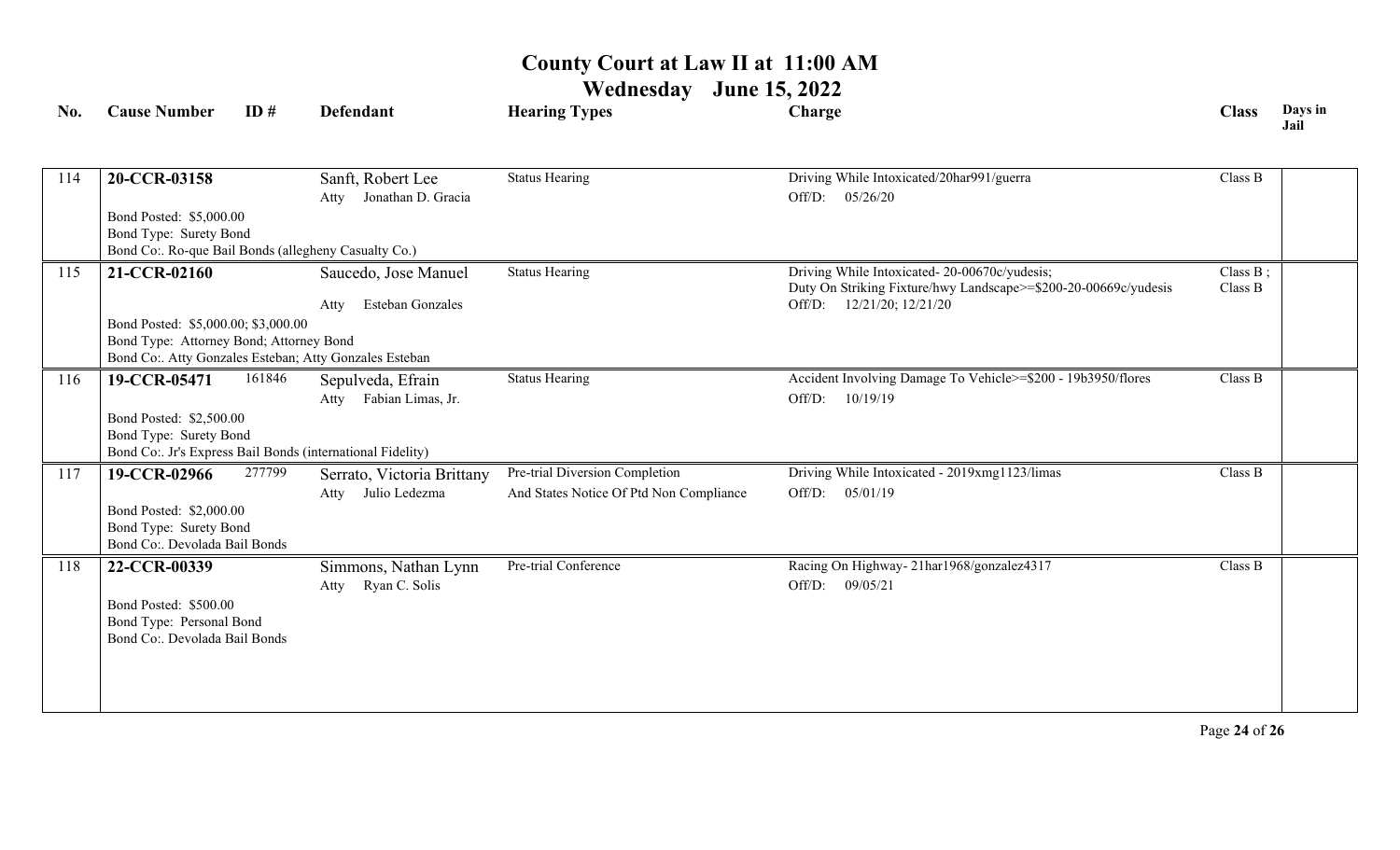**Wednesday June 15, 2022**

| No. | <b>Cause Number</b>                                                                             | ID#    | Defendant                                         | <b>Hearing Types</b>               | Charge                                                                              | <b>Class</b>        | Days in<br>Jail |  |  |
|-----|-------------------------------------------------------------------------------------------------|--------|---------------------------------------------------|------------------------------------|-------------------------------------------------------------------------------------|---------------------|-----------------|--|--|
| 120 | 21-CCR-01101                                                                                    | 082629 | Varela, Raymundo Jr<br>Reynaldo Garza Iii<br>Atty | <b>Status Hearing</b>              | Driving While Intoxicated-20552c David Garza<br>Off/D: 10/07/20                     | Class B             |                 |  |  |
|     | Bond Posted: \$3,000.00<br>Bond Type: Surety Bond<br>Bond Co:. Esquivel Bail Bonds              |        |                                                   |                                    |                                                                                     |                     |                 |  |  |
| 119 | 21-CCR-01787                                                                                    | 082629 | Varela, Raymundo, Jr.                             | <b>Status Hearing</b>              | Assault Causes Bodily Injury Family Violence;<br>Terroristic Threat Family Violence | Class A;<br>Class A |                 |  |  |
|     |                                                                                                 |        | Reynaldo Garza Iii<br>Atty                        |                                    | Off/D: 11/01/20; 11/01/20                                                           |                     |                 |  |  |
|     | Bond Posted: \$3,500.00; \$1,500.00                                                             |        |                                                   |                                    |                                                                                     |                     |                 |  |  |
|     | Bond Type: Surety Bond; Surety Bond<br>Bond Co:. Esquivel Bail Bonds; Esquivel Bail Bonds       |        |                                                   |                                    |                                                                                     |                     |                 |  |  |
| 121 | 21-CCR-02869                                                                                    | 281534 | Vega, Jorge Hernan                                | <b>Status Hearing</b>              | Poss Cs Pg 3 < 28g-20b3505/diez                                                     | Class A             |                 |  |  |
|     |                                                                                                 |        | Salvador Garcia<br>Atty                           | (abated With Divert Court)         | 10/17/20<br>Off/D:                                                                  |                     |                 |  |  |
|     | Bond Posted: \$4,000.00<br>Bond Type: Personal Bond                                             |        |                                                   |                                    |                                                                                     |                     |                 |  |  |
|     | Bond Co:. Vega, Jorge Hernan                                                                    |        |                                                   |                                    |                                                                                     |                     |                 |  |  |
| 122 | 21-CCR-04576                                                                                    | 281534 | Vega, Jorge Hernan                                | <b>Status Hearing</b>              | Poss Cs Pg 3 < 28g-21b2614/diez;<br>Poss Marij <2oz-21b2615/diez                    | Class A;<br>Class B |                 |  |  |
|     |                                                                                                 |        | Salvador Garcia<br>Atty                           | Case Abated With Divert Court      | Off/D: 08/12/21; 08/12/21                                                           |                     |                 |  |  |
|     | Bond Posted: \$3,000.00; \$2,000.00                                                             |        |                                                   |                                    |                                                                                     |                     |                 |  |  |
|     | Bond Type: Personal Bond; Personal Bond<br>Bond Co:. Pr Bond A/p J/rincones; Vega, Jorge Hernan |        |                                                   |                                    |                                                                                     |                     |                 |  |  |
| 123 | 20-CCR-00002                                                                                    | 276749 | Vigil, Marcus Jose                                | <b>Status Hearing</b>              | Assault Causes Bodily Injury Family Violence19har1599/guerra                        | Class A             |                 |  |  |
|     |                                                                                                 |        | Jesus T Garcia, Jr.<br>Atty                       | Case Abated With Felony 2019dcr936 | 08/26/19<br>Off/D:                                                                  |                     |                 |  |  |
|     | Bond Posted: \$5,000.00                                                                         |        |                                                   |                                    |                                                                                     |                     |                 |  |  |
|     | Bond Type: Surety Bond<br>Bond Co:. Devolada Bail Bonds                                         |        |                                                   |                                    |                                                                                     |                     |                 |  |  |
|     |                                                                                                 |        |                                                   |                                    |                                                                                     |                     |                 |  |  |
|     |                                                                                                 |        |                                                   |                                    |                                                                                     |                     |                 |  |  |
|     |                                                                                                 |        |                                                   |                                    |                                                                                     |                     |                 |  |  |